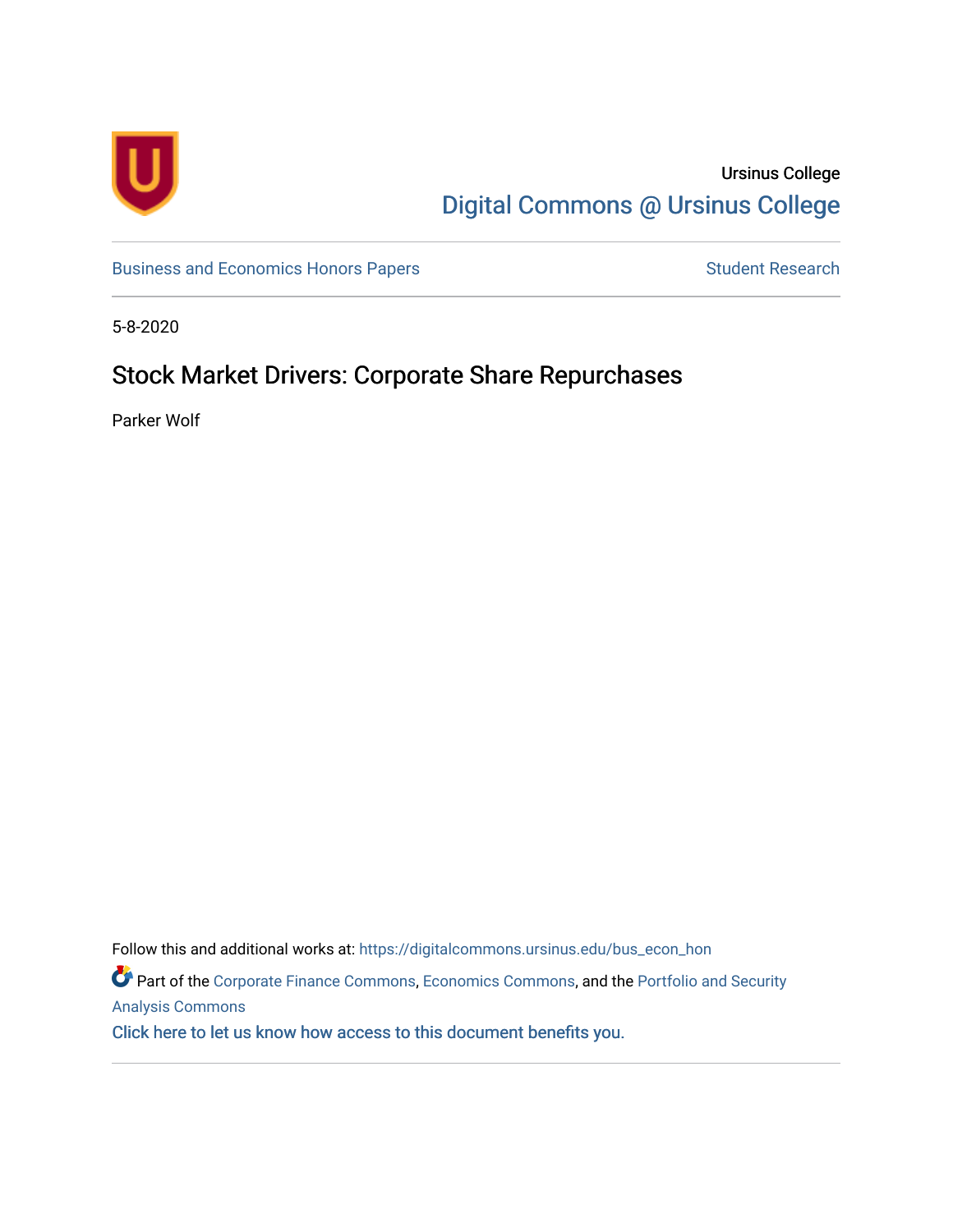Stock Market Drivers: Corporate Share Repurchases

Honors Thesis

Submitted to the Faculty of Ursinus College in fulfillment of the requirements for Honors in Business and Economic Department

Parker Wolf

May 2020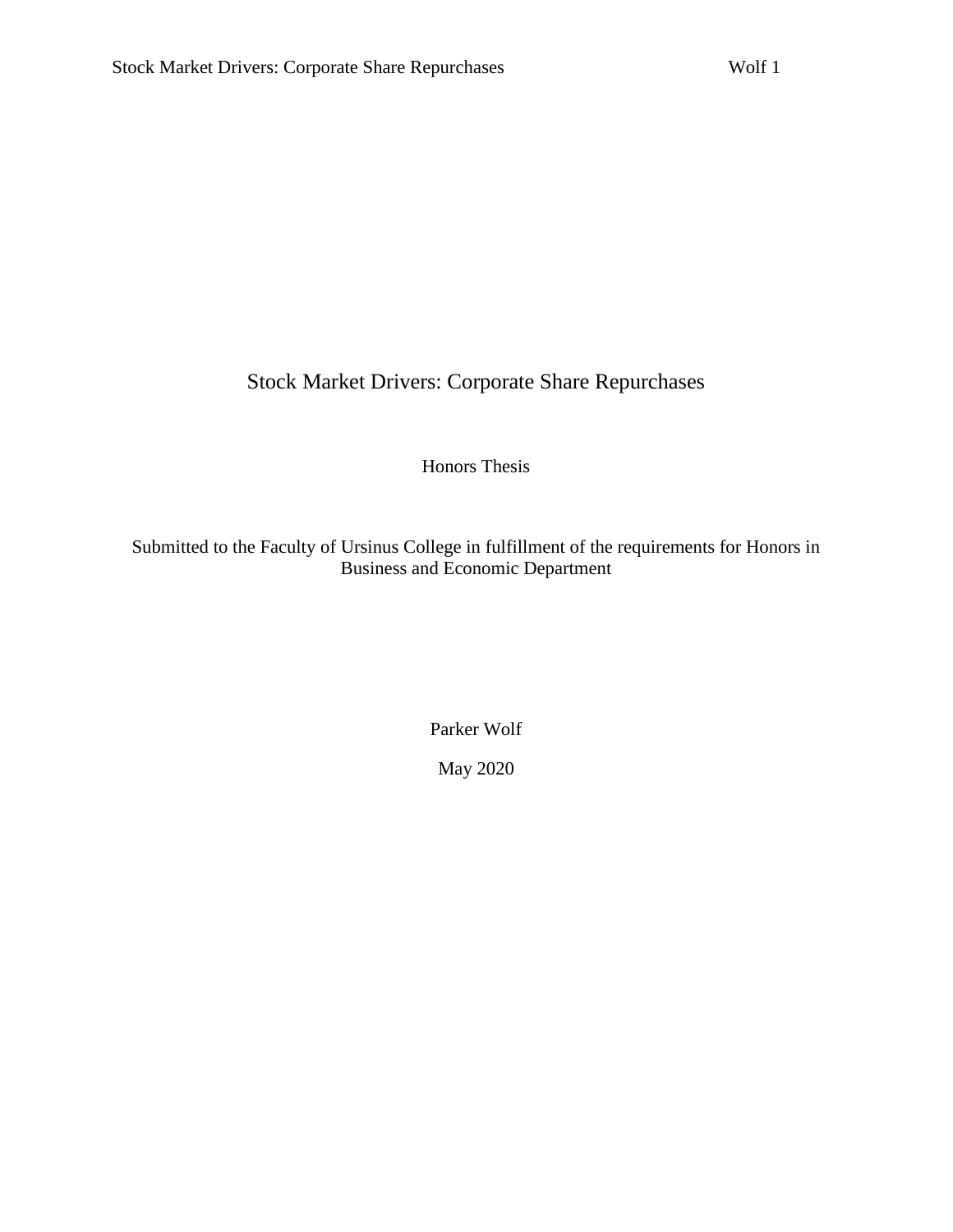#### **ABSTRACT**

*Such financial tools as share buybacks are coming under scrutiny by many investment experts. Evidence suggests that share repurchases foster a short-term focus in corporate managers who have a share-based compensation. Recent studies and research draw attention to the negative consequences of corporate share repurchases. While share buybacks were originally intended to create financial value for intrinsically undervalued shares, they are increasingly coming under scrutiny for enabling shareholders to increase their value of wealth at the expense of other stakeholders. With increased stock option plans for corporate executives, the association between increase in open market share buyback activity and compensation may not be a coincidence. Research shows, however, that open market share repurchases have resulted in high stock prices in recent years that run contrary to negative fund flows. At the same time, fundamental corporate growth strategies and fixed investments have not seen a significant rise in activity. This paper measures the impact of corporate share repurchase activity on stock market returns by analyzing broader market measures and industry returns.*

#### **I. INTRODUCTION**

The U.S. stock market experienced the longest bull market on record in the years that followed the financial crisis in 2008-2009. Expansions are marked by such fundamental indicators as economic growth, low unemployment and stable inflation. Expectations of strong future profitability implied by these fundamentals attract investors and, as a consequence equity fund flows should increase. With the introduction of exchange-traded fund (ETF) products, however, implementation of share repurchases and corporate consolidation through mergers and acquisitions, this expansion is different from what may be considered "natural" expansion.

Corporate share buyback activity has become progressively important for major U.S. corporations to build shareholder wealth over the last decade (Stevens, 2019). The \$3.8 trillion worth of company stock repurchased in the previous nine years—ended 2018—exceeds the cumulative investments from all other sources – (individuals, mutual funds, pension funds, and foreign investors - combined). Although the volume of buybacks has exceeded cumulative investments from all other sources, some scholars deem share repurchases as an ineffective tool. Useem (2019) finds that stocks of companies engaged in high volume buybacks have performed worse over the subsequent five years for shareholders than companies not engaged in the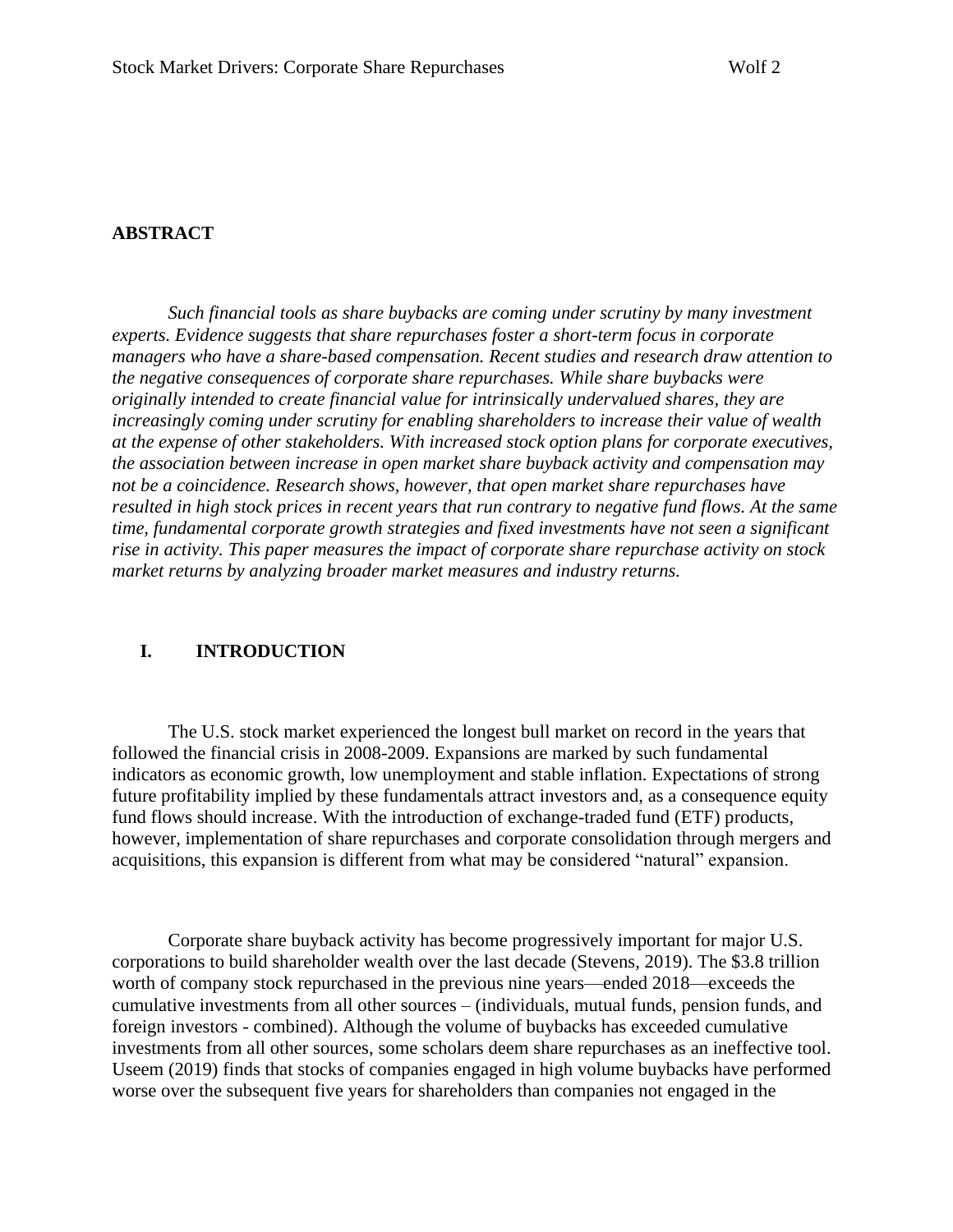activity. The debate around the merits and shortcomings of corporate share buybacks and their impact on stock market returns has escalated in recent months in the midst of the COVID-19 pandemic and the consequences arising from the buyback activity for the last decade.

The recent COVID-19 pandemic has seen stay-at-home orders, suspension of major events (for instance. 2020 Summer Olympics), and business shut downs that are slowing the current expansion. This global public health crisis has exposed the negative implications of aggressive buyback activity by *some* major corporations. *Some* major U.S. companies have launched billion-dollar buyback programs in recent years, which has been a primary driver of U.S. stock market performance. But in the wake of the COVID-19 outbreak, the slowdown in revenues and calls for government support may – "severely curtail"— repurchase activity (Winck, 2020). As a result, market participants should expect wider trading ranges, less downside support and slower earnings per share (EPS) growth (Constable, 2020).

More than likely, companies requesting government support could be required to stop dividend and buyback programs as a consequence. Lastly, the market conditions following the contraction of economic activity has the potential to be different to previous financial crises. With share buybacks curtailed and cash flows slowing down, the subsequent rise in market volatility and government restrictions may impact stock market returns.

Corporate operating performance and mutual fund flows are traditionally primary drivers of stock performance, but in recent years' corporate share buyback activity has become increasingly prominent and influential in determining stock returns. As a result, this analysis quantifies the influence of corporate share repurchases on broader market indexes and industry stock returns.

Section II presents background information on share buybacks. Evidence from scholars is presented in Section III. The empirical model is presented in Section IV. This Section is segmented into Theoretical Model, Data, Model Results and Limitations. The conclusion is presented in Section V.

## **II. BACKGROUND**

Before discussing the effects of corporate share buybacks, this section explores their original intent. Prior to 1982, regulators considered share buybacks as market manipulation and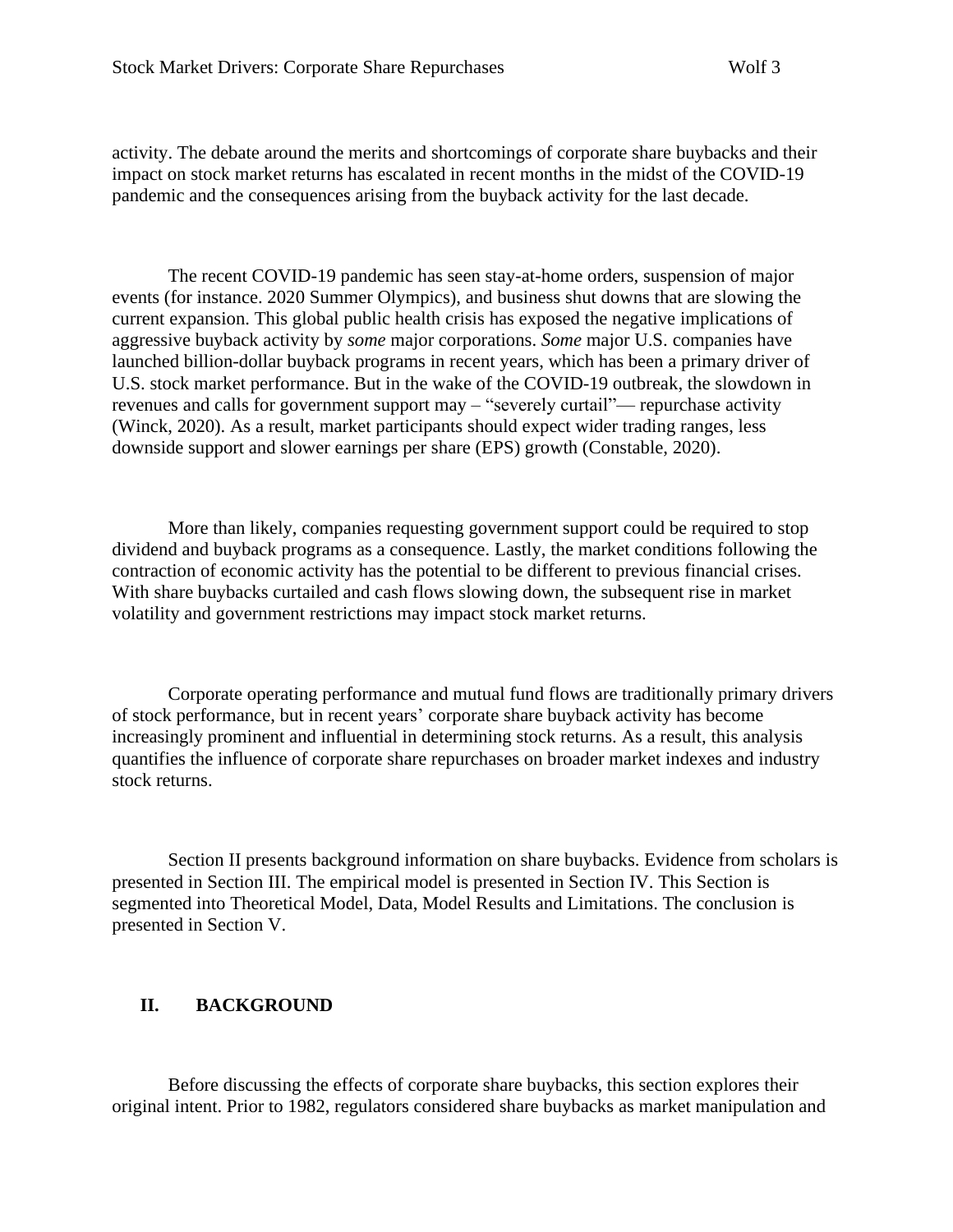were deemed illegal (Denning, 2018). Reducing the number of shares improves EPS measurements. If the company's reported EPS beats Wall Street estimates, this could provide an artificial value for outside investors and coverage analysts. If analyst covering the company see profitability improvement, they may enhance the stock price's future outlook. In theory, outside investors may be more willing to purchase shares of the company after reading analyst's coverage.

Lazonick (2014) states that with the passage of Rule 10b-18 of the Securities Exchange Act in 1982, "a corporation's board of directors can authorize senior executives to repurchase up to a certain dollar amount of stock over a specified or open-ended period of time, and the company must publicly announce the buyback program." According to Alsin (2017), the original intention of share repurchases are for companies that "truly have an undervalued stock, and using excess cash to repurchase shares is actually a prudent, if not potent use of that shareholder cash." The application, however, has evolved for a variety of other purposes since the passage of the rule.

Since 1982 share buyback activity by corporations has proliferated. Companies have the option to buy shares directly from the marketplace or offer shareholders the option to tender shares directly to the company (Banton, 2019). Managers of public corporations who generate profit can retain these earnings for capital investments or they can distribute them to shareholders in the form of dividends or share buybacks.

Corporate managers are motivated by a number of options in their choice. For share buybacks in particular, "the net impact of a share repurchase is to reduce the number of outstanding shares, which boosts the must-watched earnings-per-share metric even if overall net income remains flat" (The Motley Fool, 2016). Although, companies may not actually be growing profits, the EPS measurement for those companies that engage in share buybacks may imply otherwise. For instance, Applied Materials had a 3.5 percent revenue decline in 2018, yet the company managed to grow their earnings per share by 1.9 percent. (Useem, 2019)

The specificity of an "undervalued stock" is key when buybacks are measured in terms of effectiveness. There is a degree of subjectivity in determining the intrinsic value of a stock and, depending on a stock analysis and interpretation, the decision to repurchase shares can also be regarded as subjective. Share buybacks incentivize short-term EPS growth for managers, while also strengthening the company's financial valuation for outside investors. The pressure on short-term growth for company executives comes to the "expense of innovation, long-term shareholder value, and the dynamism of the entire economy." (Denning, 2018). Financial tools can interfere with capital re-investment on such tangible products as research and development.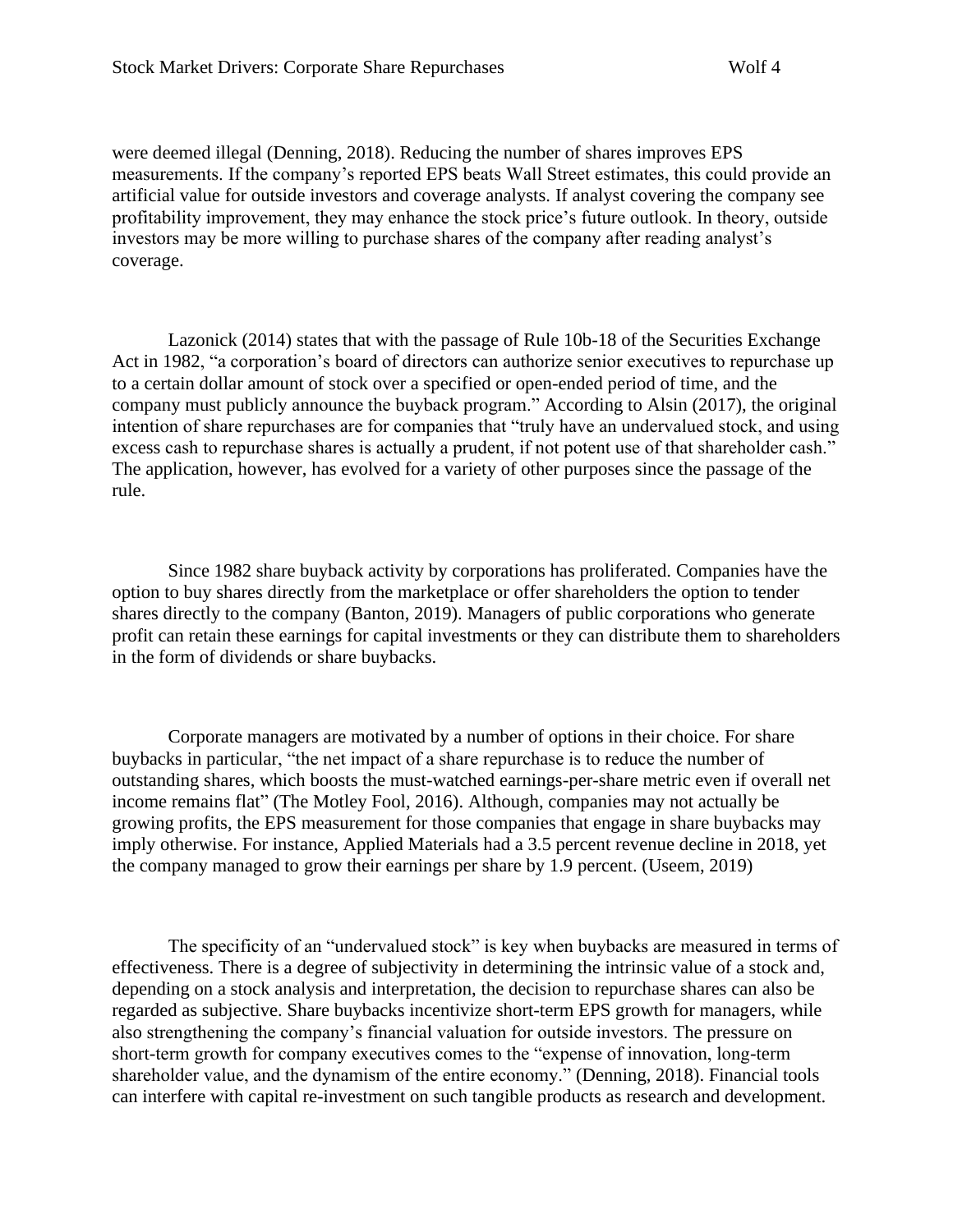Share buybacks interfere with conventional fixed investments and impede on corporate growth leading to negative consequences in the economy.

With the legalization of corporate share repurchases, corporate executives have the incentive to address shareholder needs by increasing share repurchasing activity. Stewart (2018) finds that since the 1982 legislation, corporations have announced more than \$9.9 trillion in share buybacks in the past four decades and the volume of share buybacks has increased notably in recent years. He further shows that since 2008, \$5.6 trillion in share buybacks were announced by public corporations. More than 50 percent of legalized share buybacks were announced in the past decade alone. Corporate managers have been relying on share repurchases "rather than creating fresh value and new customers through entrepreneurship and innovation"; they have been "extracting value for shareholders (and themselves) by buying back their own shares." (Denning, 2018) This activity illustrates the impact of executive decisions at major companies in the United States.

The Securities and Exchange Commission (SEC) has reported that these executives are abusing their managerial power to create their own wealth. According to an SEC analysis (2003), in the eight days following a buyback announcement, corporate executives within the company sold, on average, five times as much stock as they did on an ordinary day. While the ruling in 1982 may have changed the shareholder-manager relationship for the better, the misuse of the buybacks highlights why share repurchases were first deemed illegal. Amended legislation continues to show the unintentional consequences associated with share buybacks.

In 2003, the SEC amended the original Rule 10B-18. It simplified repurchases, requiring that four conditions be met for share buybacks to be deemed legal, and introduced transparency with issuer repurchases by requiring disclosure details on 10-Q, 10-K and 20-F (Securities and Exchange Commission, 2003). The four conditions are: repurchase manner, repurchase timing, prices paid and volume of shares.

President George W. Bush added a one-time tax program to the American Jobs Creation Act of 2004, where corporations had the option to "repatriate" funds from overseas to the U.S. at a reduced rate of 5.25 percent. These funds would "shovel that money back into the economy in the form of investment and job creation" (Cox, 2017).

While the intention of the program was to grow capital re-investment through corporations and provide all stakeholders with value growth, there were unintentional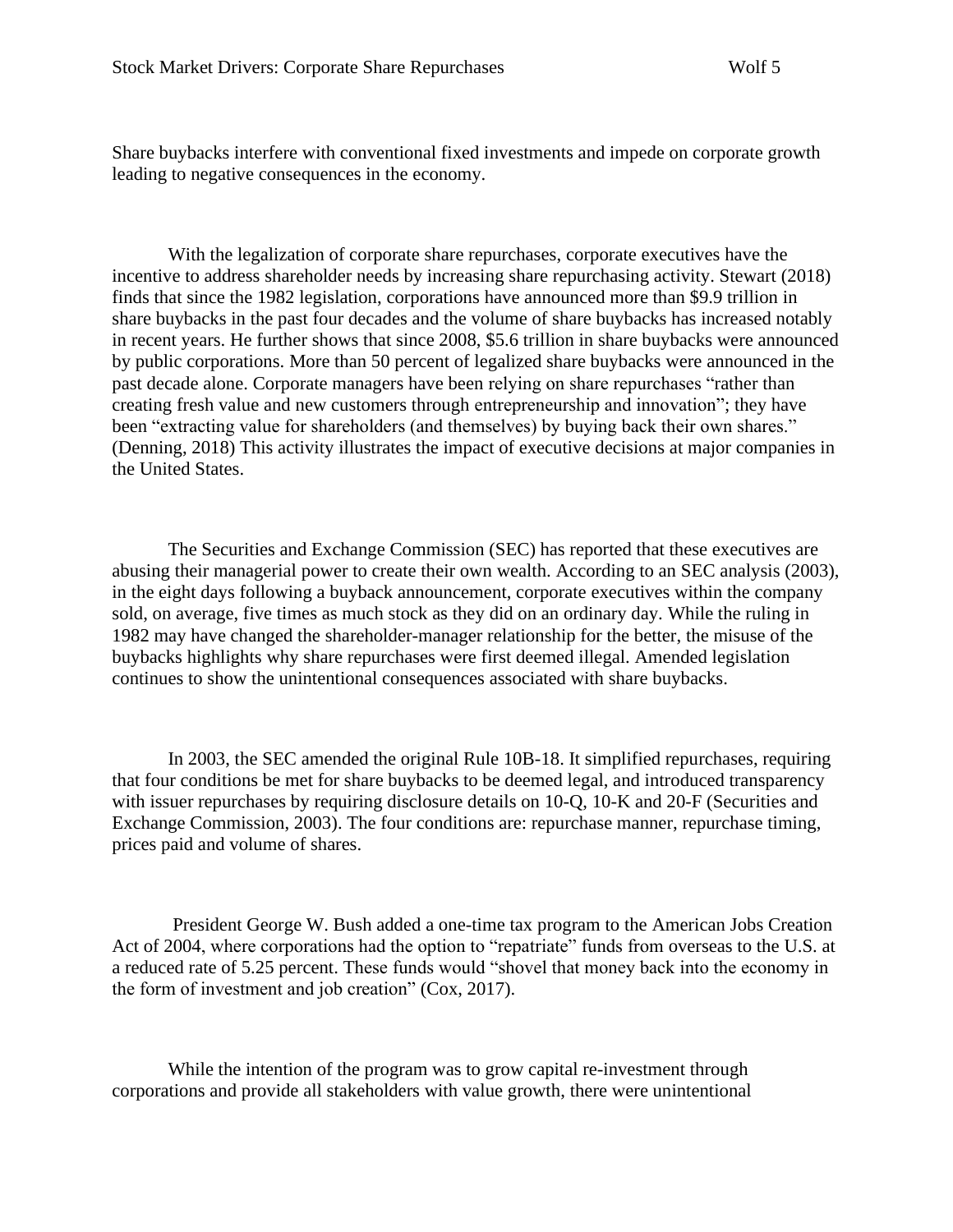consequences. The results did not go as planned. Jilani (2017) cites a 2011 Senate study of 840 participating companies, the program brought \$312 billion to the U.S. while the top 15 participating companies "reduced their total U.S. employment by 20,931 jobs … no evidence existed that repatriated funds increased overall U.S. employment". At the same time, the top five executives' compensation increased 27 percent from 2004 to 2005, while the "top 15 repatriating corporations increased their spending on stock buybacks 16% from 2004 to 2005 and 38% from 2005 to 2006." The sharp increase in stock buybacks put the repatriation program into question. As jobs were being lost, executives were spending the repatriated cash on increased executive compensation and share buybacks. Company executives have the ultimate power in deciding how to spend the extra cash generated through profit. Since 2004, executives have demonstrated that share buybacks are the most effective use of that cash. Between 2004 and 2013, 454 companies in the S&P 500 Index repurchased \$3.4 trillion in stocks, "represent(ing) 51 percent of net income."

Large corporations have been increasingly engaging in share buybacks in recent years as corporate tax cut policies have provided incentives to do so. This latest wave started in 2013 and we can examine the growth in buybacks in the years since. Buybacks-to-free cash flow is a financial metric that represents the percentage of free cash flow spent on share repurchases. In 2017, buybacks-to-free cash flow were 82 percent. Two years later in 2019, buybacks-to-free cash flow was 104 percent. A double-digit percentage point increase in just two years is significant growth in such a short time. Moreover, it was the first time that buybacks-to-free cash flow had reached over 100 percent since 2009 (Cox, 2019). This indicates the speed at which corporate managers are choosing to spend free cash on buybacks opposed to fixed, capital investments.

The recent 2017 Tax Cuts and Jobs Act created a gap of wealth for American corporations to distribute. After receiving a 14-point corporate tax rate deduction, executives were advised to make fixed investment strategies and drive growth through new capital investment projects benefitting all stakeholders. This corporate tax cut was intended to help employees. Yet, a Bloomberg analysis cited by Stewart (2018) concluded that 60 percent of the tax cut's benefits will go to shareholders, whereas 15 percent will go to employees. Moreover, a Morgan Stanley study also predicted that 43 percent of the tax cut gains were expected to go to stock buybacks and dividends, while 13 percent would be distributed to employee benefits and bonuses.

The Business Roundtable is a non-profit consortium of corporate CEO's that promotes public policy favorable to business interests. Their mission statement since 1997 states that "the paramount duty of management and of boards of directors is to the corporation's stockholders." The duty of corporate managers, who have stock-option compensation is "maximizing profits" for shareholders. According to Gelles and Yaffe-Bellany (2019), it can be inferred that some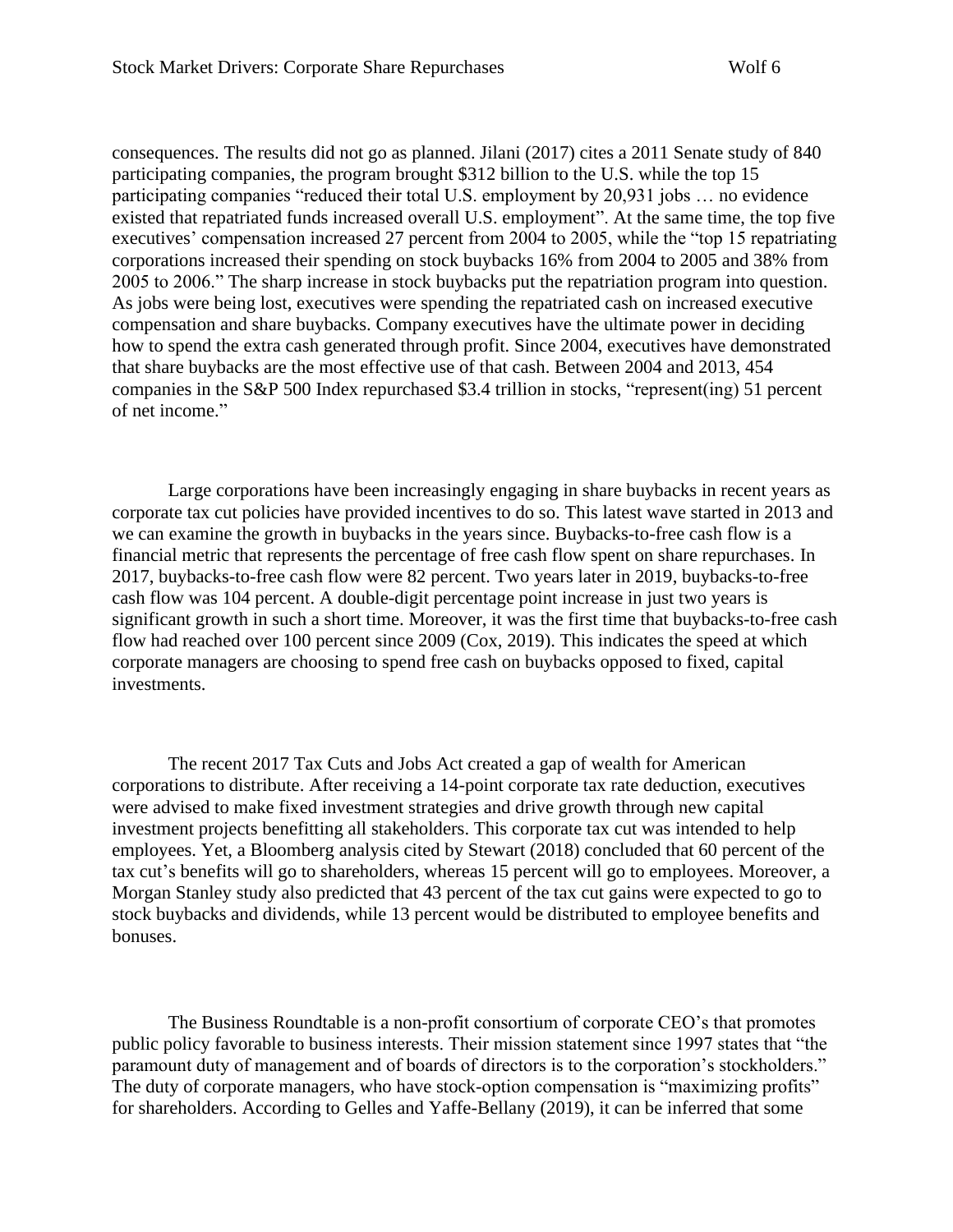corporate managers are maximizing profits in their own interest and repurchasing stock to increase their personal stock option value, because of the stock volume that managers possess. It was notable then in 2019 when The Business Roundtable revised this mission statement that corporations have a "fundamental commitment to all of our stakeholders", thus putting the interests of employees, customers, suppliers and communities on par with shareholders.

The recent COVID-19 public health crisis has created new discussions about corporate share buybacks, particularly about the federal stimulus packages to the airline industry. On March 18, (Turvill, 2020) cited the Centre of Aviation belief that most of the world's airlines would be bankrupt by the end of May 2020 without government assistance. In response to the possibility of the industry's collapse and nearly 750,000 job losses, ten U.S. airlines will receive a \$25 billion bailout (Rappeport & Chokshi, 2020). The debate about whether or not taxpayers should be responsible to help bailout these companies, centers on the increased share buyback activity by major airline companies in recent years.

Although an airline industry bankruptcy could cost nearly 750,000 jobs, the four major U.S. airlines (Delta, Southwest, United, American Airlines) have repurchased nearly \$39.1 billion of company shares in the last four years (Turvill, 2020). In this same four-year period, these four companies have laid-off 9,825 employees. Instead of retaining and hiring employees, these companies used free cash flow to repurchase shares and make shareholders the only beneficiaries. (Kochkodin, 2020) cites a Bloomberg report that between 2010 and 2019, American Airlines, Delta, Southwest, Alaska and United Airlines spent nearly 96 percent of free cash flow on share buybacks. This evidence provides basis for debate. If airlines were willing to spend their profits on share buybacks instead of saving cash, would they have the ability to avoid bankruptcy and weather this pandemic without government intervention?

Share buyback activity is not a contributing factor to economic growth, but recently it has contributed to stock market growth. Scholars suggest that prior to 2000, share buyback programs were an ethical approach to improve shareholder relationships. After tax legislation and repatriation programs, however, companies have used their free market power to abuse share repurchases. Whether the intent is to avoid corporate raiders or gain self-profitability, repurchasing company shares has been standardized as a potential profitability enhancing technique. The next section explores the academic research to determine how past corporate share repurchase activity may have enhance stock market returns in recent decades.

#### **III. LITERATURE REVIEW**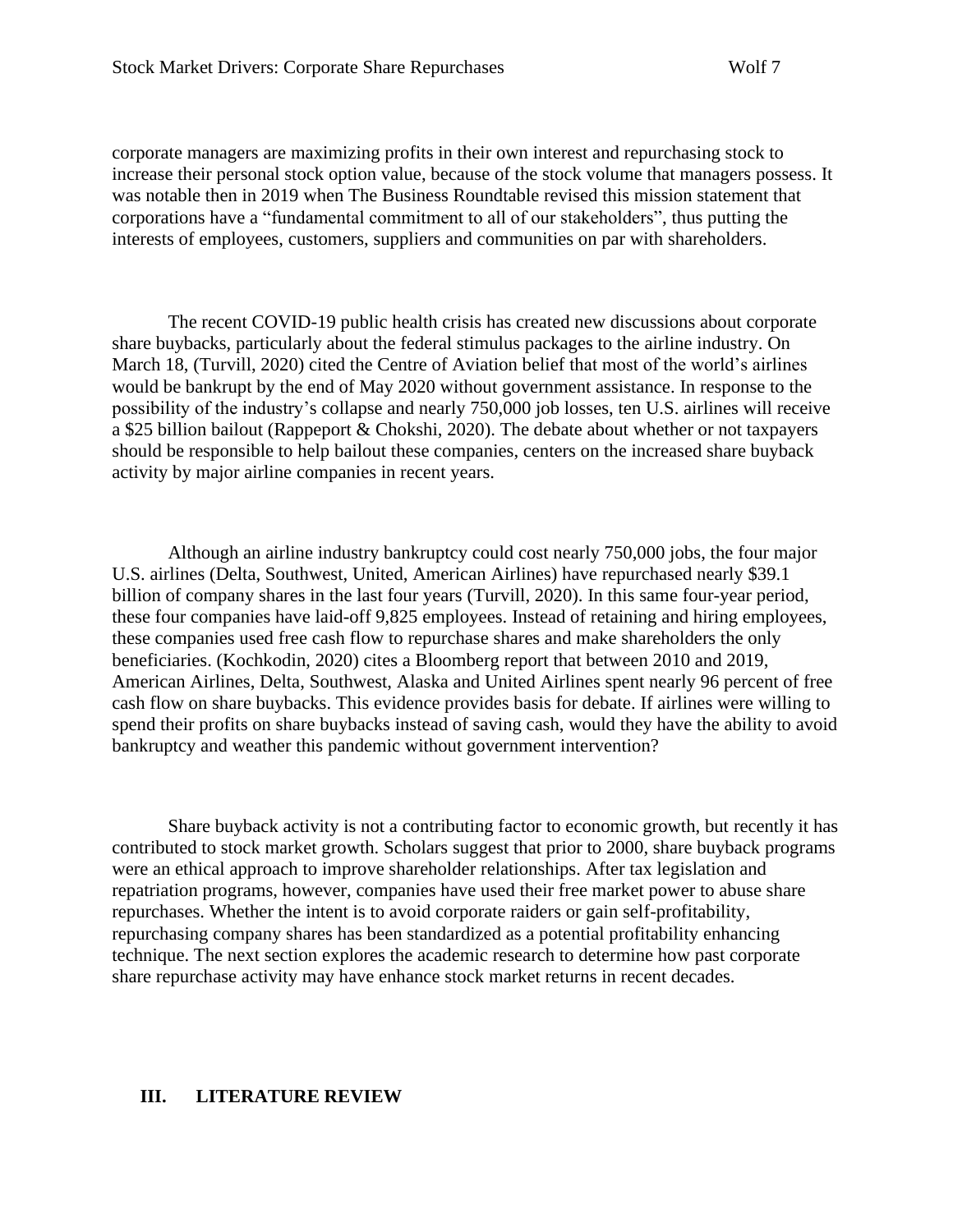Corporate share repurchases are complex in nature making it difficult to estimate their effect on financial markets. Some of the important information includes artificial business growth, overpriced open market offerings, labor market effects, tax policy incentives on firm cash flow, and the impact from corporate raiders.

Company executives may decide to buyback equity from their firm for several reasons. Some studies find that companies are motivated by informational signaling, free cash flow disgorgement, dividend substitution, wealth transfer from bondholders to shareholders, and avoidance of the share dilution effect from employee stock options (Chen, Chen, & Wang, 2015). The decision in re-valuating a firm's equity stake is unique and it becomes important that all stakeholders, including employees, are considered.

The top-down decision for a company to repurchase shares has associated consequences. Lazonick (2014) goes into the current discussions about income inequality and minimum wage raises are being addressed ahead of the 2020 Presidential election with some candidates blaming the sharp increase in share buyback activity. While this conclusion is difficult to draw, it is suggested that the increased share buyback activity since the SEC ruling in 1982 has had an impact on wages. Lazonick notes that "since the late 1970's, average growth in real wages has increasingly lagged productivity growth." According to theory, increases in productivity leads to higher wage growth. Alternative factors, like share buybacks, may explain why productivity has outperformed wages for the past four decades. Corporate managers have been "managing" stock prices through repurchases and the result is "trillion dollars that could have been spent on innovation and job creation in the U.S. economy over the past three decades have instead been used to buy back shares for what is effectively stock-price manipulation." Instead of spending cash on employee salaries or benefits, corporate executives have used profits to repurchase company shares and satisfy shareholder demands. The evidence from Lazonick exemplifies the reasoning to further analyze the impact from this corporate managerial behavior.

Although some critical literature drives the understanding that share buybacks may illustrate an artificial sense of productivity to our capital markets, share repurchasing aligned shareholder interests with the company. When share buybacks were legalized in 1982 by the SEC, the intent was to establish a relationship between shareholders and managers. Shareholders look to increase their investment's wealth through management's decision to distribute profits, and share repurchases have many incentives for both parties.

After the SEC's policy, successful and, experienced investors "recognized the value of share buybacks in the right circumstances" (O'Shea & Worrall, 2005). Warren Buffett of Berkshire Hathaway has maintained ethical investment decisions that benefit society and corporate America. In his 1984 annual letter to shareholders, Buffett noted that repurchasing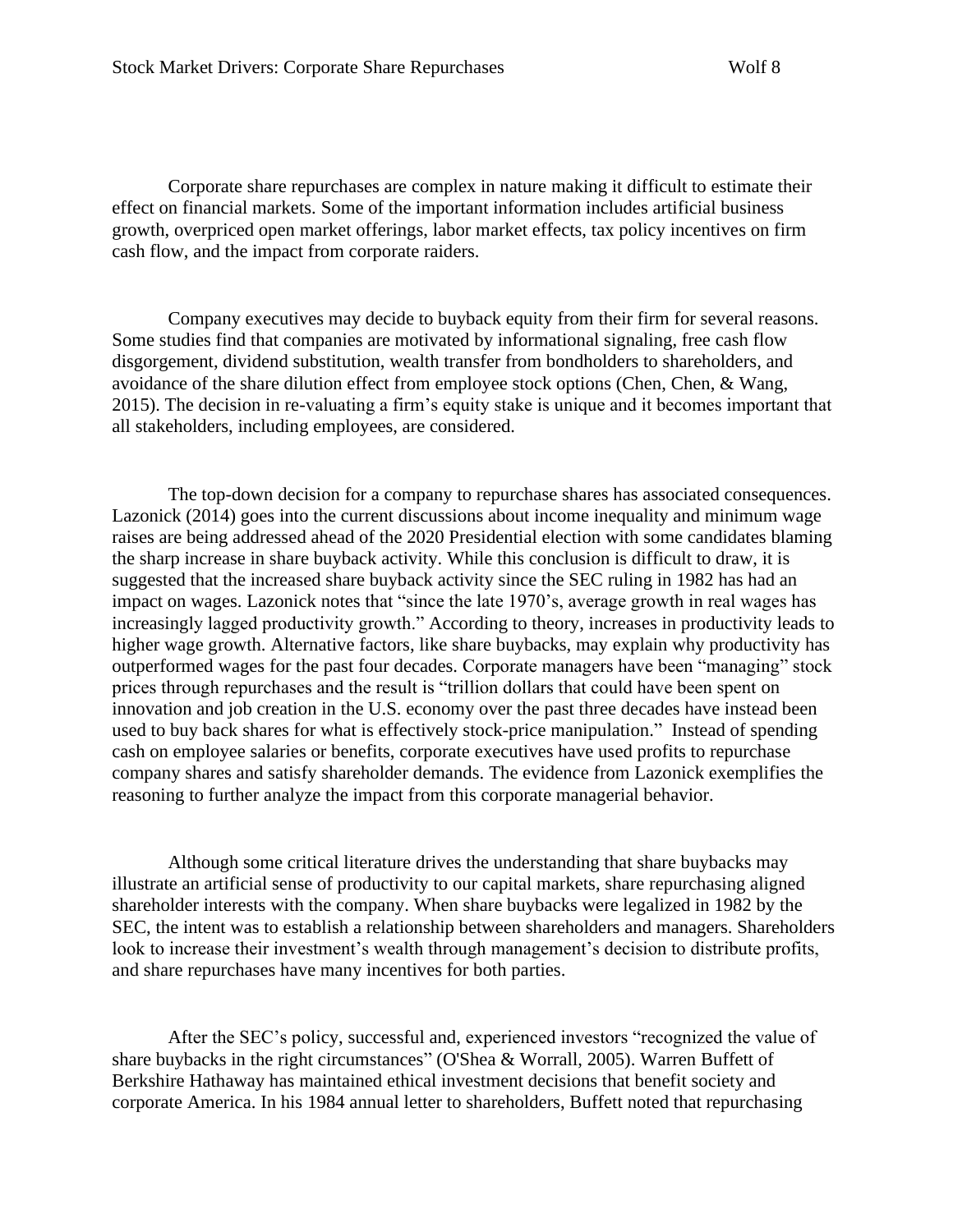undervalued stock is "encouraging and rewarding" because they portray "actions that enhance the wealth of shareholders, rather than to actions that expand management's domain." Buffett makes it clear to his shareholders that he has confidence in the way share buybacks could transform how stockholders are rewarded. Two years following the SEC ruling change, Buffett found that the benefits of share buybacks outweigh the costs. It needs to be noted, however, that his statement only accounts for share buyback plans with undervalued stock prices.

According to Lazonick (2014), there are two types of share buybacks: tender offers and open-market purchases. With tender offers, company officials reach out to shareholders and offer to buy back their shares at a fixed price. It is this type of share repurchase offer that Buffett refers to as "encouraging and rewarding" because it creates value for undervalued shares. Hence, tender offers can be viewed as "good" share repurchases when, measured through long-term outlook and valuation purposes. Open-market purchases are viewed as "bad" share repurchases. Most open-market purchases are at overpriced levels and companies who partake, reduce the stock value held by continuing shareholders. Lazonick cites a 1999 Berkshire Hathaway shareholder letter where Warren Buffett writes that "the continuing shareholder is penalized by repurchases above intrinsic value.". After writing to shareholders in 1984 about the positive impact on share buybacks, the market atmosphere surrounding buybacks had changed and Buffett noticed this toxic environment. He also noted that "buying dollar bills for \$1.10 is not good business for those who stick around". Here, Buffett is speaking about the corporate decision to purchase shares on the open market and notes that these are overpriced for long-term participants. There is a short-term outlook for open-market purchases and these quick incentives for executives to increase their share value continued into the  $21<sup>st</sup>$  century.

The tender share offers are meant for firms in need of equity capital looking to increase shareholder value. Rule 10b-18 "legalized stock market manipulation through open-market repurchases." Open market repurchases are ruled as stock market manipulation if the company's purchases do not exceed 25 percent of the previous four weeks' average daily trading volume. The SEC typically enforces this ruling if they launch a special investigation on the respective company. The law has created a gray area for companies and has allowed executives to bolster share prices in the short-term. As this short-term decision can influence how companies continue to operate, it is important to evaluate the research on the impact of share buybacks.

The decision in how managers spend their profits each quarter is a determinant of wealth creation in both long and short-term for the firm. Hence it is important to understand the changes that managers have made. According to Foroohar (2016), in the 1919 *Dodge vs Ford Motor Co* case, the Dodge brothers, minority stakeholders in Ford, argued that they deserved share profits in the form of dividends. Henry Ford argued that the firm should distribute those profits to building more factories and selling more cars and noted that "my ambition is to employ still more men, to spread the benefits of the industrial system to the greatest possible number, to help them build up their lives and their homes." He wanted to create value through tangible reinvestment in his firm and show his employees that growth was imminent. Not only did Ford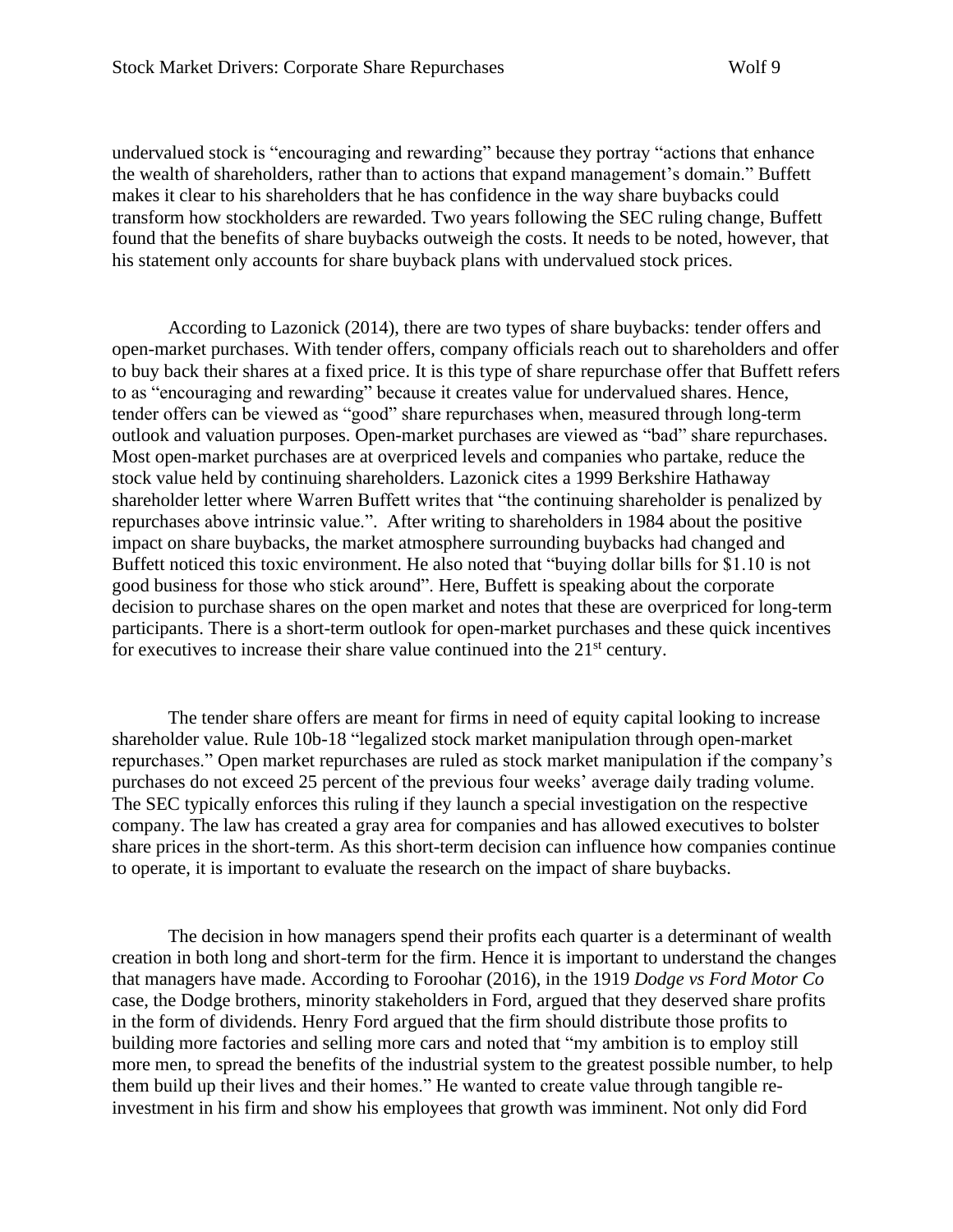create a unique automobile manufacturing process that changed the method of cars production, but he also maintained his business ethics and insisted that his company would continue to grow through stakeholder prioritization instead of shareholder profiting.

The priorities of management have changed since the *Dodge vs Ford Motor* Co case, and "'shareholder value' has become the rallying cry of many a financially oriented manager making decisions that boost a company's share price at the expense of longer-term growth" (Foroohar, 2016). In theory, the short-term financialization of profits would send a positive signal to outside investors, driving demand for stock and raising the firm's share price. The act of share repurchases cater to outside investors in practice, however raises the possibility that the use of insider information can drive unethical investing.

Some studies find there are labor power consequences associated with share repurchases because of its impact on the company's financial risk and profitability. Stock buybacks can increase the risk of financial distress for the firm, leading to possible employee layoffs. These repurchases also result in employees demanding higher wages, as the financial tool increases the firm's earnings growth. "If share repurchases motivate employees to demand more and become tougher bargainers, firms facing strong labor power may not find it beneficial to repurchase" (Chen, Chen, & Wang, 2015). Firm managers need to examine the cost of strengthened labor power and include it as a factor in the cost-benefit analysis of repurchasing shares. Managers who are misinformed or omit that variable could negatively impact the company and its financial performance.

A prime example of this type of miscalculation was illustrated by Boeing's management in 2008 in their wage negotiations with the International Association of Machinists (IAM). The IAM represents most of Boeing's machinists and Boeing had proposed a wage growth of 11 percent. "After taking stock of Boeing's record profits and its share buyback plan" the IAM demanded a 13 percent wage increase (Chen, Chen, & Wang, 2015). The executives refused to accept the proposal and Boeing's machinists had a 58-day strike. Ultimately, this strike led to a 25 percent decline in quarterly revenues and an 80 percent decline in earnings during the same quarter. This case exemplifies the potential repercussions of share buyback programs.

It is imperative to account for political influence in the evaluation of share repurchases by major corporations and the impact that they have on the financial health of that company. Fundamentally, the impact on a company's net income will simultaneously impact a shareholder's return on equity. A rise in net income, increases EPS which increases the value of each share in the company. The net income changes that represent the results from fundamental operations in a firm can be measured through Earnings Before Interest & Taxes (EBIT). Not only are competition and macroeconomic factors uncontrolled variables, but also the legislative tax rate that impacts company profits. Unfavorable economic activity triggers political action to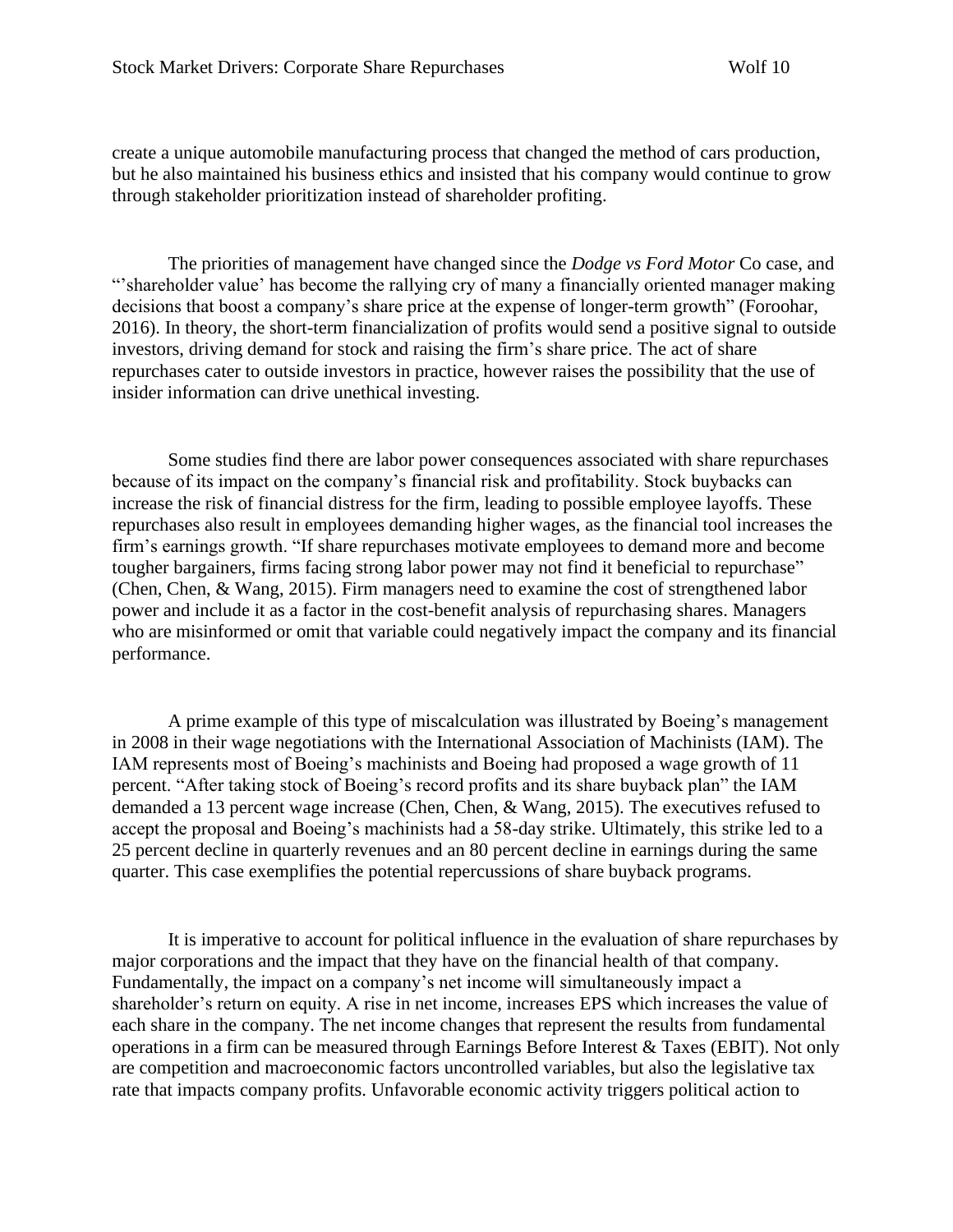change the tax system. After his predecessor, President Jimmy Carter, called the tax code a "a disgrace to the human race" President Ronald Reagan signed The Tax Reform Act of 1986 which lowered the corporate tax rate from 46 to 34 percent and resulted in increased profitability. The cash remaining from profits could be distributed to shareholders directly via dividends, or through re-investments. Regardless of tangibility (share repurchases vs. tangible re-investment), this cash "distribution" turns into capital gains for shareholders. One study by Burman, Clausing, and O'Hare in 1994, determined that long-term capital gains on corporate stock realized and reported to tax authorities in December 1986 were seven times higher than reported in 1985 (Slemrod, 2018). Although this measurement represents short-term elasticity, it was notable for capital re-investment purposes and business development.

With a large tax advantage in 1986, many corporations opted to repurchase share in the years leading up to start of a new millennium. The "tech bubble" at the beginning of the century made technology company public offerings obsolete because of weak profitability. The Bush administration used a tax provision in the America Jobs Creation Act to allow U.S. corporations to repatriate foreign earnings at a tax rate of 5.25 percent instead of the top 35 percent corporate income tax rate. was incentivized to assist corporations and help expand the economy. The intention was to increase domestic investments and create more jobs. Instead, evidence from Levin  $& Coburn (2011)$  shows that increased cash flow activity was spent on stock repurchases and executive compensation. How did the profits get here? After the legislation was enacted, 843 corporations repatriated \$312 billion The top five companies to repatriate made up 28 percent of total repatriations. The general result "for the 843 repatriating corporations as a whole, the average amount repatriated was roughly \$429 million, while the average qualifying dividend was \$370 million." Transnational corporations took advantage of the tax cut on foreign profits to repatriate cash back to the United States and used these funds to repurchase the firm's shares.

After the 1982 SEC ruling and a tax reform by the Reagan administration four years later, stock-based compensation became an important part of corporate governance. Lazonick (2014) notes that the wave of hostile takeovers in the 1980's was a "turning point" in the U.S. economy. He writes that "corporate raiders" claimed that complacent leaders were failing to maximize returns to shareholders, which resulted in corporate board of directors aligning the interests of management and shareholders through higher allocation of stock-based pay in executive compensation. Hedge fund managers with large investment pools, select large corporations with the intention to influence executives on decisions that increases their capital gain.

Carl Icahn (2015), a well-known corporate raider, wrote a letter in 2012 to Apple's CEO, Tim Cook stating that although Apple had recently bought back \$80 billion in shares, the shares were still undervalued and they continued to maintain an increasing free cash position. Icahn proposed that Cook should convince the board to help solve these issues by accelerating "share repurchases in greater magnitude". This example illustrates the type of behavior activist investors can place on top executives. Icahn also noted that "Apple is very much a long term growth story from our perspective" in his explanation behind why their shares should be trading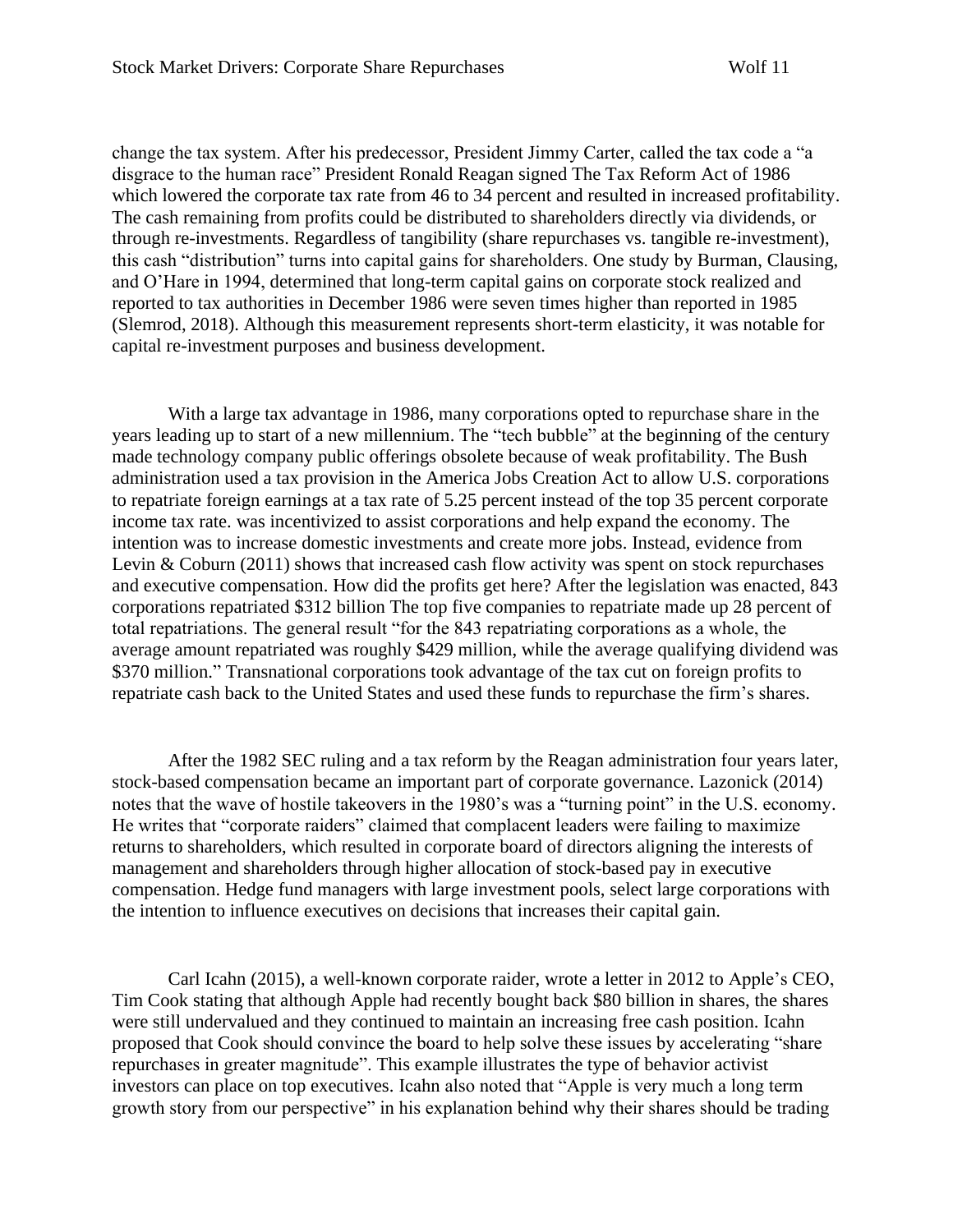at a premium instead of a discount. According to Baldwin (2018), Icahn earned a \$2 billion capital gain after holding Apple's stock for 32 months. In essence, Icahn proposed a "long term growth story" reasoning behind Apple's share repurchases, only to support his short-term, highly profitable and personal gain. After receiving Icahn's letter, Tim Cook's decision to repurchase more Apple shares may have had personal wealth incentives attached. There could be a clear association between stock-based compensation for corporate executives and an increase in share buybacks. For instance, between 2003 and 2012 the top ten repurchasing firms spent \$859 billion on buybacks accounting for 68 percent of their combined net income (Lazonick, 2014). In the same time period, the executives of these companies received \$168 million each in compensation, on average. Out of this compensation, stock options accounted for 34 percent and stock awards 24 percent. These measures of executive compensation associated with buyback activity, could put together an argument that executives campaigning for share repurchases are selling the company's wealth for their own, personal wealth.

Major corporations are launching billion-dollar share buyback programs to benefit shareholders, executive compensation and corporate raiders. These companies are acquiring shares from the open market and decreasing the market's fund flows. Goetzmann and Massa (1999) cite empirical evidence from Warther (1995) that returns and flows are strongly contemporaneously correlated, based on finding no lagged relationship between market returns and subsequent monthly net flows. Essentially, if fund flows are increasing and people are investing, then stock returns will increase contemporaneously. In the case of share buybacks, fund flows are decreasing, therefore stock returns should decrease simultaneously—in theory. As the U.S. stock market has endured a bull market since the Financial Crisis in 2008-2009, there is an inverse relationship between fund flows and stock returns. As the study by Warther was in 1995, the evidence may only apply to stock market returns before share buybacks were prominent in the 21<sup>st</sup> century.

It is important to understand how this relationship has changed with new research that includes increasingly protuberant share buyback activity. This paper extracts recent data following new tax legislation, foreign repatriation, executive compensation increases and an unprecedented decade-long bull run.

#### **IV. EMPIRICAL MODEL**

#### **Theoretical Background**

Evidence from the literature finds that an increase in fund flow activity increases stock market productivity. This relationship was relevant before 2000, and before buybacks became increasingly relevant for companies. The increase in corporate share buyback activity since the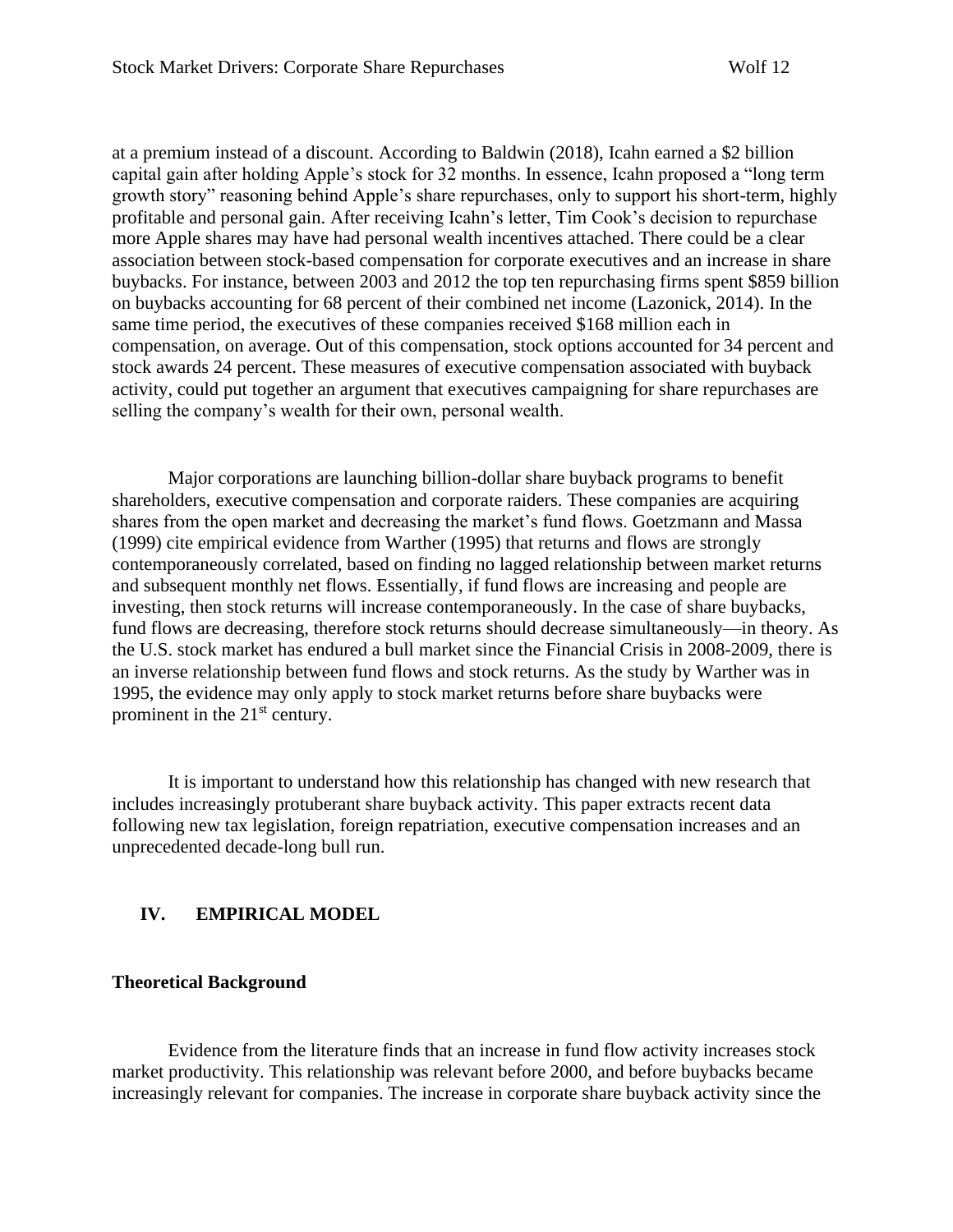start of the new millennium suggests that this activity has driven stock market profitability. To find the stock market relationship between fund flows and share buybacks, we analyze available data on buyback activity, fund flow activity and S&P 500 data from 1998.

Capital intensive industries make different investment activities to industries that require less fixed investments. In analyzing share buybacks and other investment decisions, it is important to segment the overall market into several industries, including Industrials, Consumer, Energy, Healthcare and Technology. We analyze each sector by aggregating the common capital allocation activities across leading companies in each industry as demonstrated by their membership in the Dow Jones Industrial Average. Common investment activities that major corporations undertake include, capital expenditures (additions to property, plant and equipment), share buybacks, and research and development. The calculation explains the free cash flow investment decisions that executives make. The prominence of share buybacks is explained by how much free cash flow was being spent on a company-to-company basis. Net income is also examined in this context, as earnings play a key role in the valuation of companies via the price-to-earnings (P/E) ratio.

It is important to understand the relationship between the stock market performance across industries and the capital allocation decision and earnings performance. In theory, an emphasis on capital expenditures (CAPEX) and research and development (R&D) should help foster corporate growth. And the return on investments should help create profitability, thus resulting in stock price appreciation. Aggregating industry share prices and capital investments, including share buybacks, segments the stock market and explains how each industry is impacted by these capital allocation decisions and profitability outcomes.

#### **Data**

#### **Part 1**

The first part of this study focuses on the broader stock market relationship between domestic equity net fund flows and share buyback activity. Domestic equity net fund flows measure the volume of institutional and retail investor funds that are flowing into or out of U.S. stocks at any point in time. Domestic equity net fund flows are sourced from the Investment Company Institute (ICI) from Long-Term Mutual Fund and ETF flows in the Domestic Equity – Combined category in millions of dollars. Corporate share buybacks measure the dollar amount of repurchases made quarterly by companies in the S&P 500 Index. Buyback data was sourced from S&P Dow Jones Indices in billions of dollars. The stock market return data was calculated through the S&P 500 Index and are sourced from the Yahoo Finance database.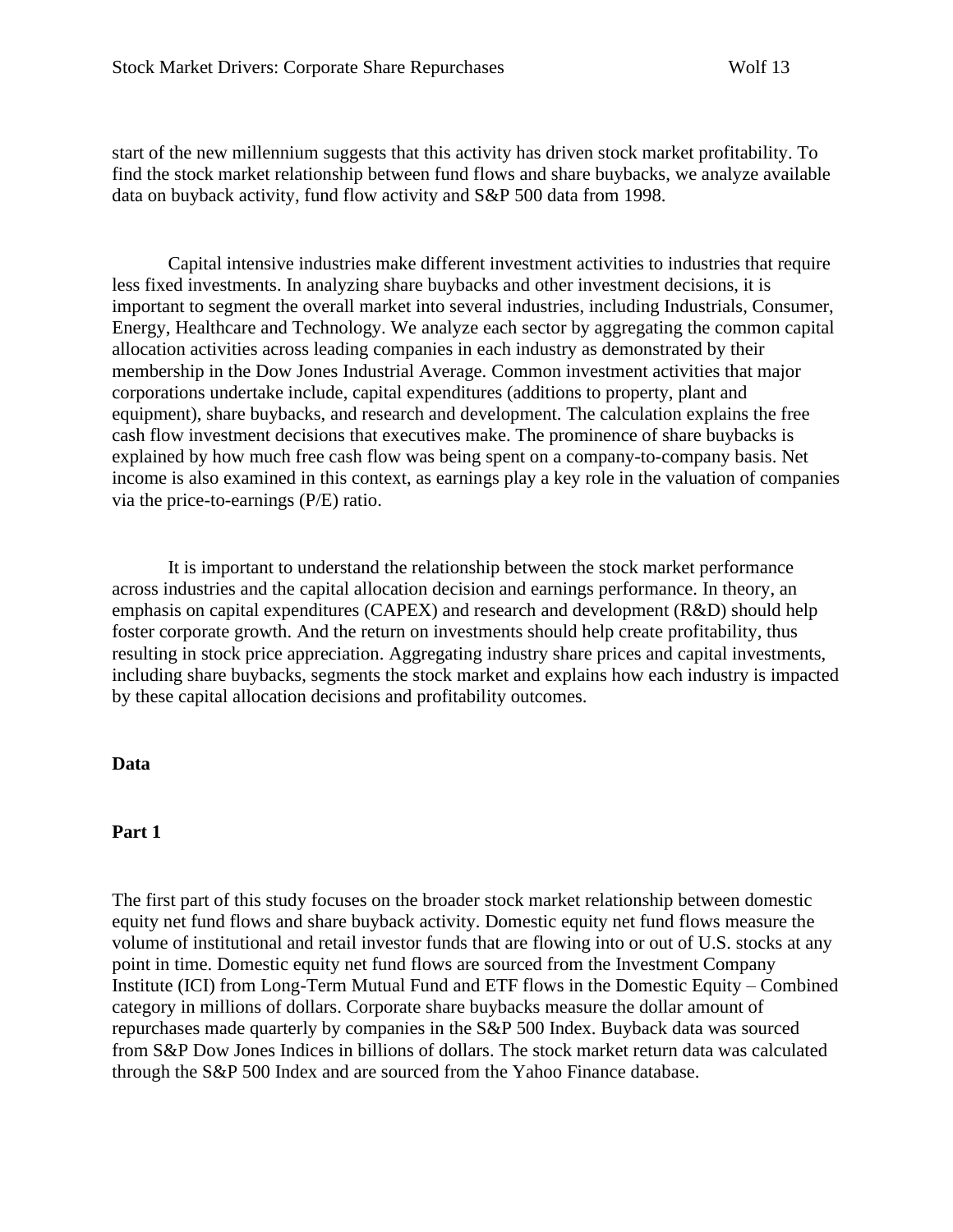#### **Part 1 Models & Results**

#### Model 1: Mutual Fund and ETF Flows and Share Buybacks

Model 1 includes two variables to explain the S&P 500 index — corporate share buybacks, and domestic equity net fund flows. The model focuses on the post financial crisis period from 2010 and 2019 where both buyback and fund flow data are readily available. This period is notable in that it encompasses nearly the entire period when stock prices appreciated considerably in the aftermath of the financial crisis of 2007 to 2009.

*Theoretical Model*

## $SPX = \beta_0 + \beta_1 * Buybacks + \beta_2 * Fund Flows + \epsilon$

*Expected signs*

Based on the literature provided, we expect Fund Flows (+) to have a positive relationship with the S&P 500 Index. Based on our hypothesis, we expect Buybacks (+) to have a positive relationship with the S&P 500 Index, but expect the relationship to be less significant than Fund Flows.

*Results*

| <b>Regression Statistics</b> |          |  |
|------------------------------|----------|--|
| Multiple R                   | 0.8359   |  |
| R Square                     | 0.6987   |  |
| <b>Adjusted R Square</b>     | 0.6824   |  |
| <b>Standard Error</b>        | 340.4472 |  |
| Observations                 |          |  |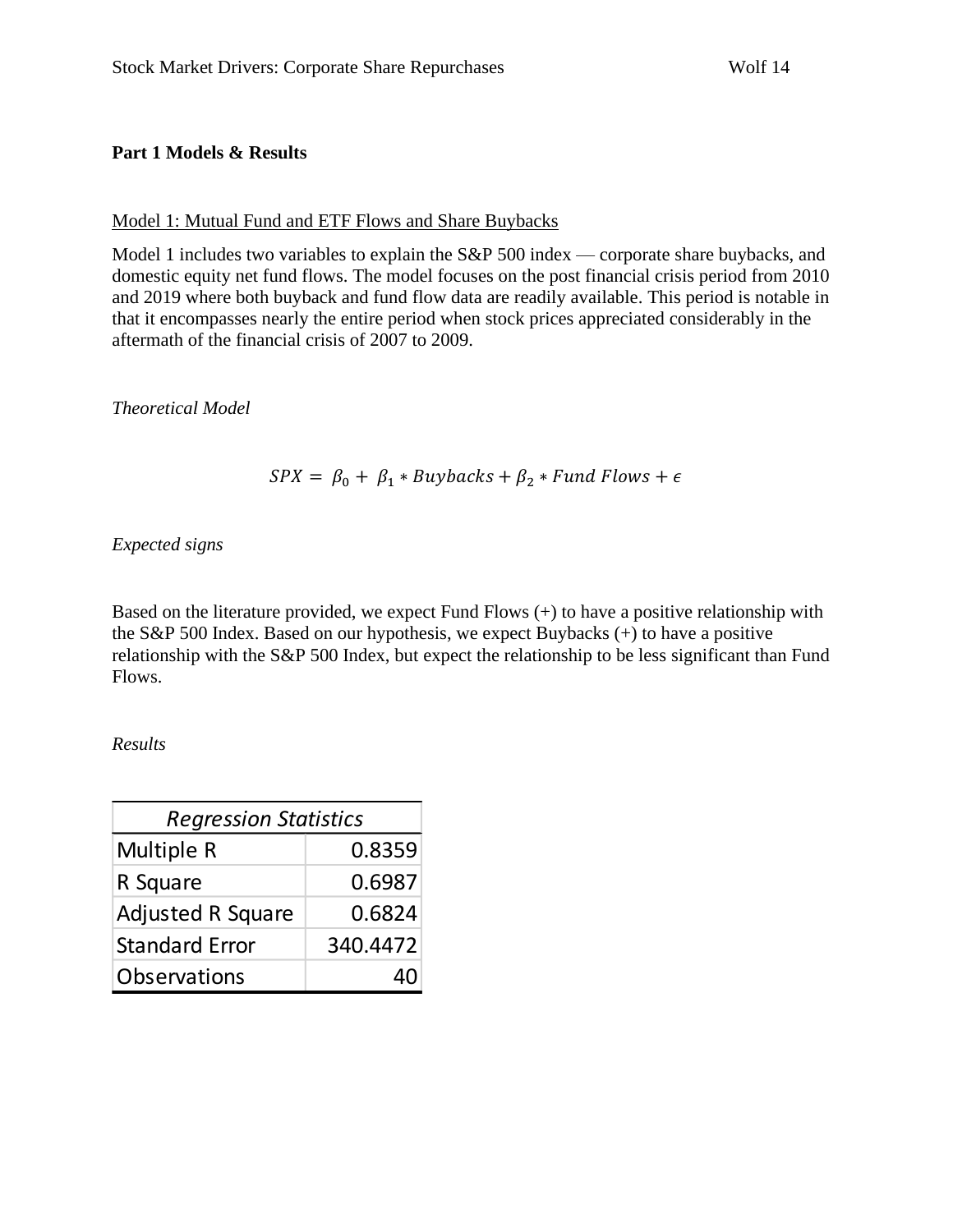|                 |           | Coefficients Standard Error | t Stat    | P-value |
|-----------------|-----------|-----------------------------|-----------|---------|
| Intercept       | 260.9098  | 195.8060                    | 1.3325    | 0.1908  |
| <b>Buybacks</b> | 12.9476   | 1.4524                      | 8.9144    | 0.0000  |
| <b>Flows</b>    | $-0.5194$ | 1.7498                      | $-0.2969$ | 0.7682  |

The results of Model 1 show the relationship between the S&P 500 Index and fund flow activity and share buyback activity. Generally, the explanatory power of the model is strong with a 0.6824 Adjusted R-Square. The coefficient on Buybacks is statistically significant with a tstatistic of 8.9144. This model implies that share buybacks not only explain historical S&P 500 market returns, but also that the explanation is highly significant. Fund flow activity is not significant and the negative coefficient is contrary to the expected hypothesis. Contrary to literature before 2000, this model provides evidence that between 2010 and 2019 fund flows is not a meaningful explanatory variable in stock market returns. Just as notable is the prominence in share buyback activity, which have significantly contributed to stock market returns.

## Model 2: Share Buybacks

Model 2 explains the relationship between share buybacks and stock market returns from 1998 to February, 2019. It only includes the S&P 500 Index and Share Buybacks data because of data restrictions from the fund flow statistics. On the other hand, this model allows for a larger sample size.

*Theoretical Model*

$$
SPX = \beta_0 + \beta_1 * Buybacks + \epsilon
$$

*Expected Signs*

Based on literature and our hypothesis, we should expect Buybacks (+) to be positively correlated with the S&P 500 Index, with no other control variables included

*Results*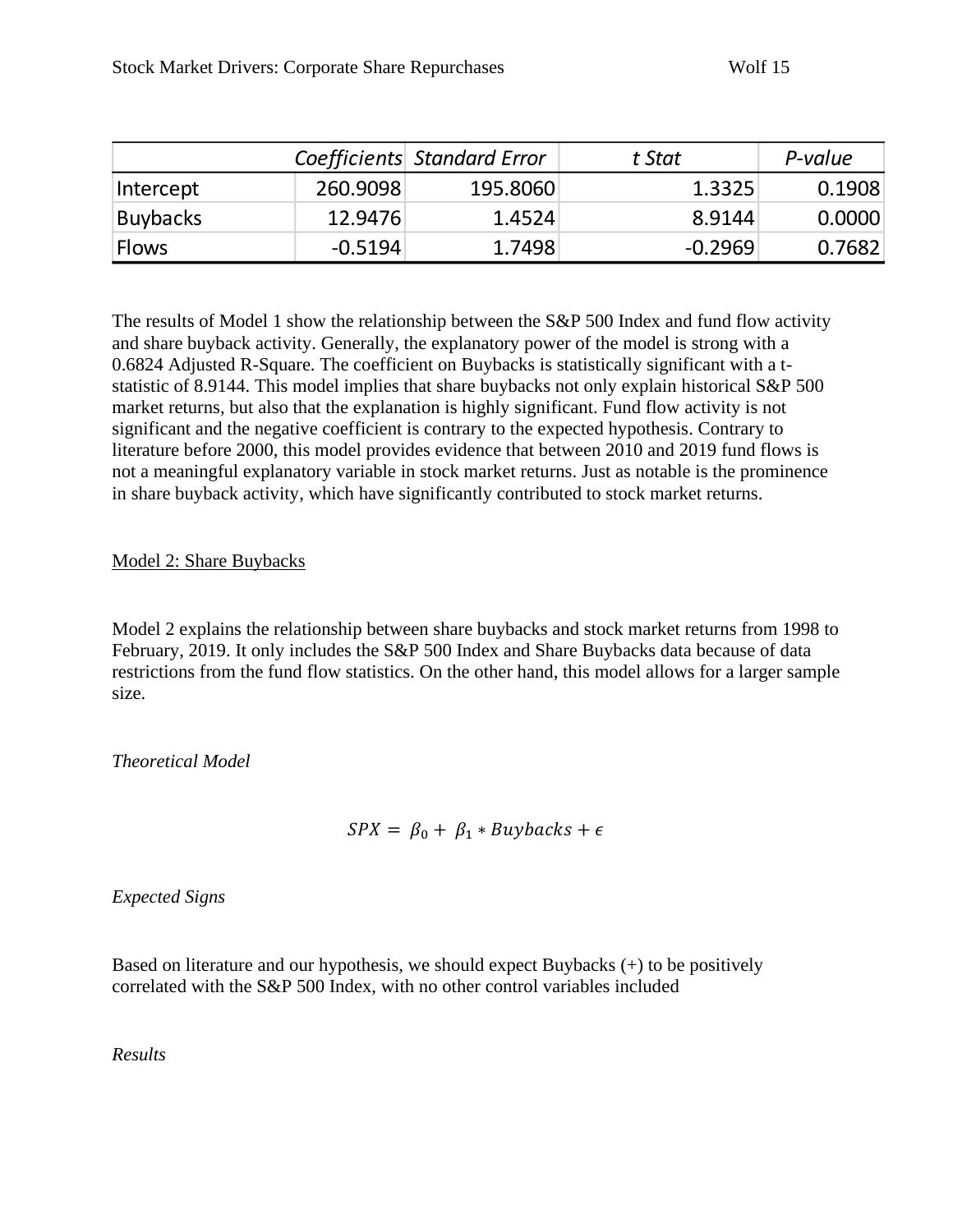| <b>Regression Statistics</b> |          |  |
|------------------------------|----------|--|
| Multiple R                   | 0.8249   |  |
| R Square                     | 0.6804   |  |
| <b>Adjusted R Square</b>     | 0.6767   |  |
| <b>Standard Error</b>        | 331.5496 |  |
| Observations                 |          |  |

|                 | Coefficients | <b>Standard Error</b> | t Stat  | P-value |
|-----------------|--------------|-----------------------|---------|---------|
| Intercept       | 710.5979     | 71.4180               | 9.9498  | 0.0000  |
| <b>Buybacks</b> | 9.0681       | 0.6702                | 13.5307 | 0.0000  |

The results of Model 2 show corporate share buybacks over a longer time from 1998. Generally, the explanatory power of the model is strong with an Adjusted R-Square of 0.6767. Not only are Buybacks positively correlated with stock market returns, but they are also statistically significant with a t-statistic of 13.5307. It is clear that buybacks are prominent in explaining the S&P 500 index over time.

Model 3: Mutual Fund and ETF Flows

Model 3 only includes the fund flows data to explain market returns as measured by the S&P 500 Index. Due to data availability, these data are limited from 2010 to 2019.

*Theoretical Model*

$$
SPX = \beta_0 + \beta_1 * Fund Flows + \epsilon
$$

*Expected Signs*

Based on literature, we expect the relationship between Fund Flows (+) and the S&P 500 Index returns to be highly significant.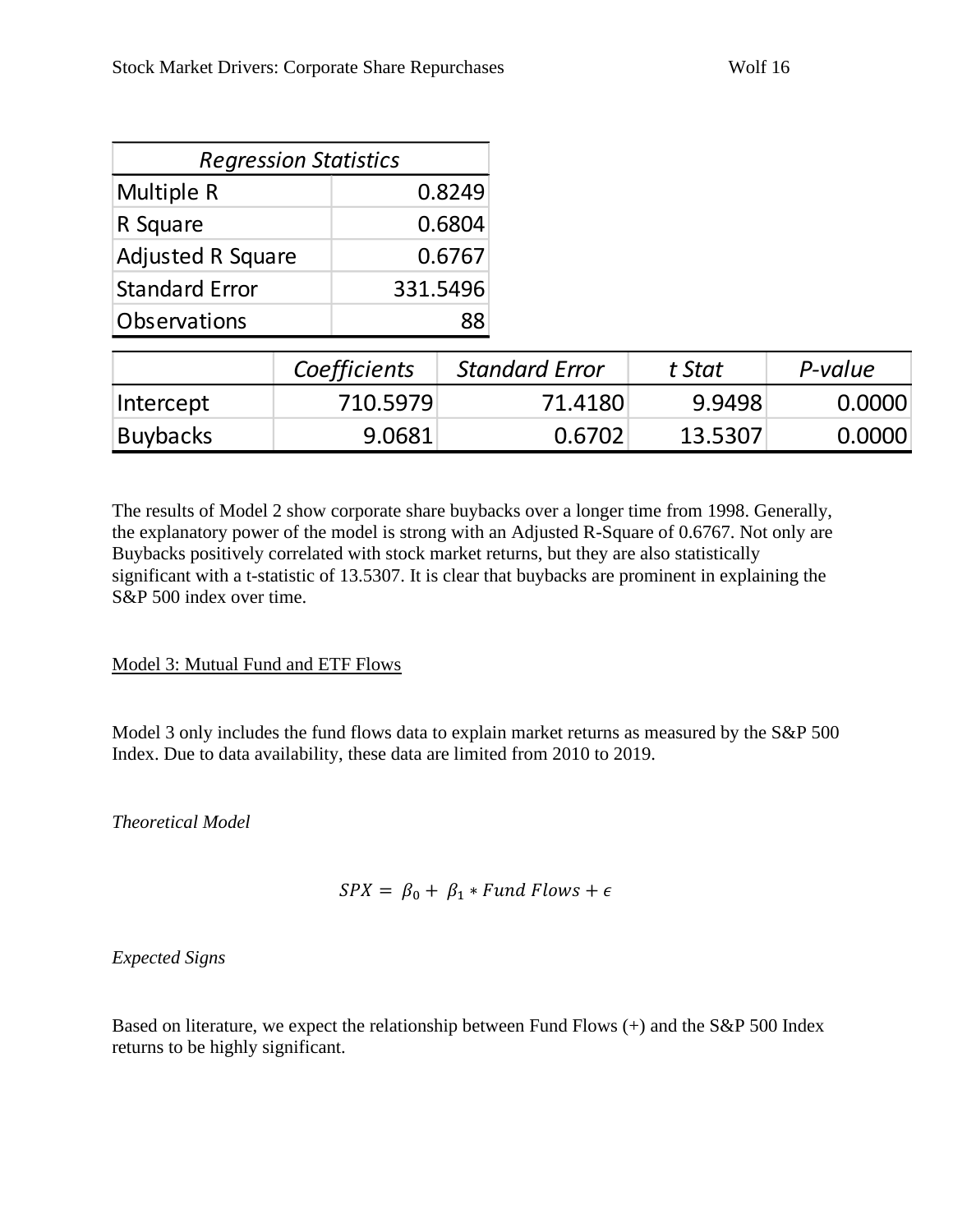#### *Results*

| <b>Regression Statistics</b> |              |                       |           |         |
|------------------------------|--------------|-----------------------|-----------|---------|
| Multiple R                   | 0.2270       |                       |           |         |
| R Square                     | 0.0515       |                       |           |         |
| <b>Adjusted R Square</b>     | 0.0266       |                       |           |         |
| <b>Standard Error</b>        | 596.0151     |                       |           |         |
| Observations                 | 40           |                       |           |         |
|                              | Coefficients | <b>Standard Error</b> | t Stat    | P-value |
| Intercept                    | 1928.9132    | 100.9989              | 19.0984   | 0.0000  |
| <b>Flows</b>                 | $-4.2723$    | 2.9734                | $-1.4369$ | 0.1589  |

The results of Model 3 show that the model has poor explanatory power with an Adjusted R-Square of 0.0266. The model shows that the association between domestic equity net mutual fund and ETF flows are not significant and the correlation with the S&P 500 Index is negative. This model is not what would have been reasonably expected in our hypothesis, based on literature that showed that fund flows are positively correlated with stock market returns up until the start of the new millennium.

#### **Part 2**

In the second part of our empirical model, we break down the broad market into five industries: Industrials, Consumers, Energy, Healthcare, and Technology. For each industry, the analysis uses available data from 1991 to 2019. Each model is an industry breakdown. This analysis uses capital expenditures (CAPEX), net income, buybacks and research and development (R&D). The financial data are sourced from Mergent Online. The stock price data are retrieved and downloaded from Yahoo Finance. Each source is compiled and organized, company by company, aggregated and indexed into the five industries listed above.

The analysis uses the financial statements of Dow 30 companies from 1982. Due to the lack of availability for some of the data, the analysis starts in 1991 and ends in 2019. Also, companies in the Financials sector, such as American Express, Goldman Sachs, JP Morgan Chase, and Traveler's were not included in the sample. This exclusion is due to limiting outlier data based on the balance sheet structure and investment activity that financial institutions have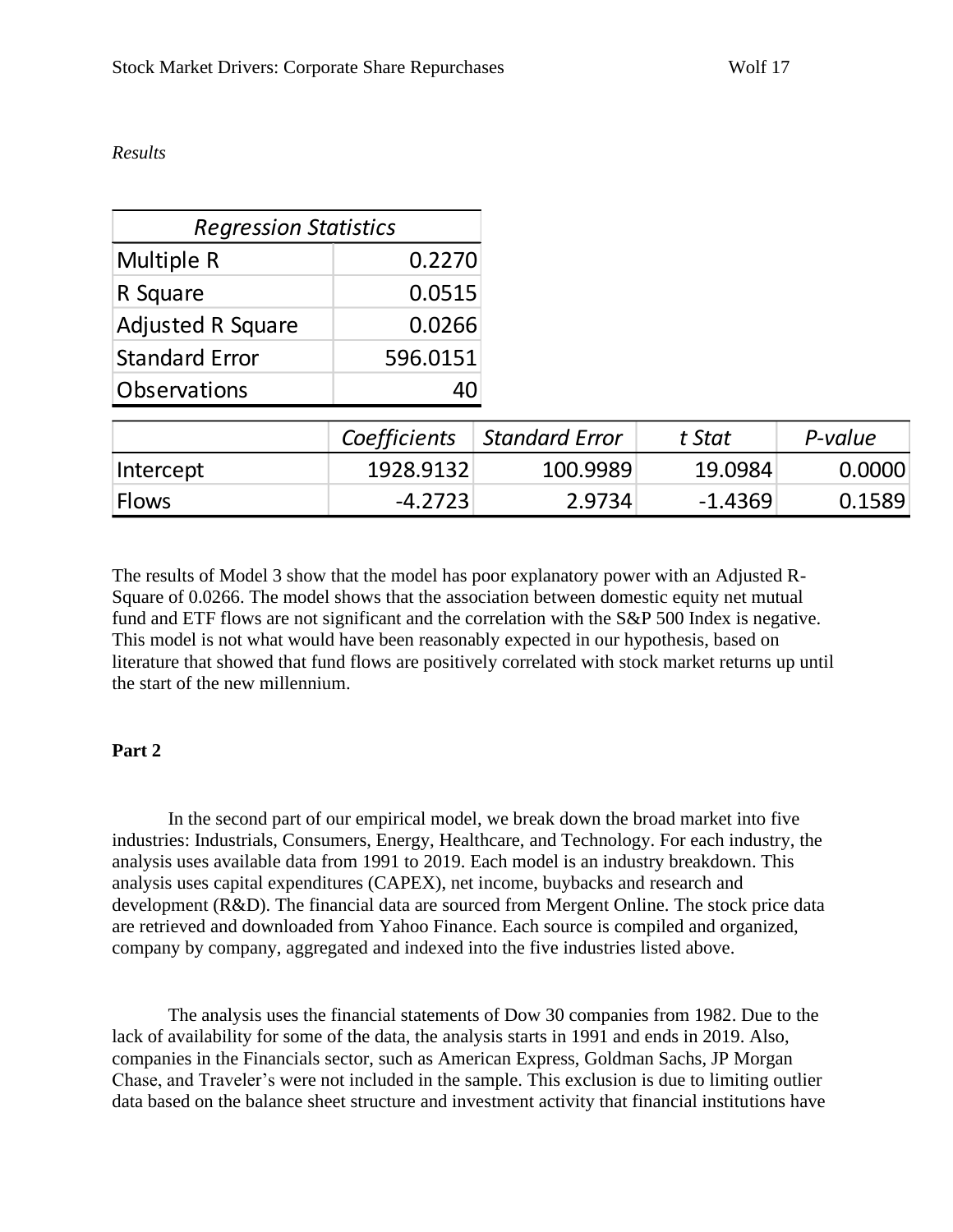in place. The analysis also excludes Dow and Walgreens because recent merger activity for these two companies does not provide continuity in the historical financial data.

The sample includes 22 companies in the DOW 30 Industrial, segmented into the following industries:

Industrials: 3M, United Technologies, Boeing, CAT Consumers: Coca-Cola, Disney, Home Depot, McDonald's, Nike, Walmart Energy: Chevron, Exxon Mobil Healthcare: Johnson & Johnson, Merck, Pfizer, United Health

Technology: Apple, Cisco, IBM, Intel, Microsoft, Verizon

## **Part 2 Models & Results**

Model 4: Industrials

Model 4 explores the performance of stock prices for the industrial sector with respect to CAPEX, Net Income and Buybacks. The analysis aggregates share prices of four companies: 3M, United Technologies, Boeing and CAT. It also combines these companies' capital expenditures, net incomes and share buybacks of these companies from 1991 to 2019.

*Theoretical Model*

*Industrials* =  $\beta_0 + \beta_1 * CAPEX + \beta_2 * Net Income + \beta_3 * Buybacks + \epsilon$ 

*Expected Signs*

For the industrial sector, we expect CAPEX  $(+)$  and Net Income  $(+)$  to be the most significant variable in determining the stock price of the industrial sector. While we expect Buybacks (+) to be significant, it is not expected to be as significant as CAPEX and Net Income.

*Results*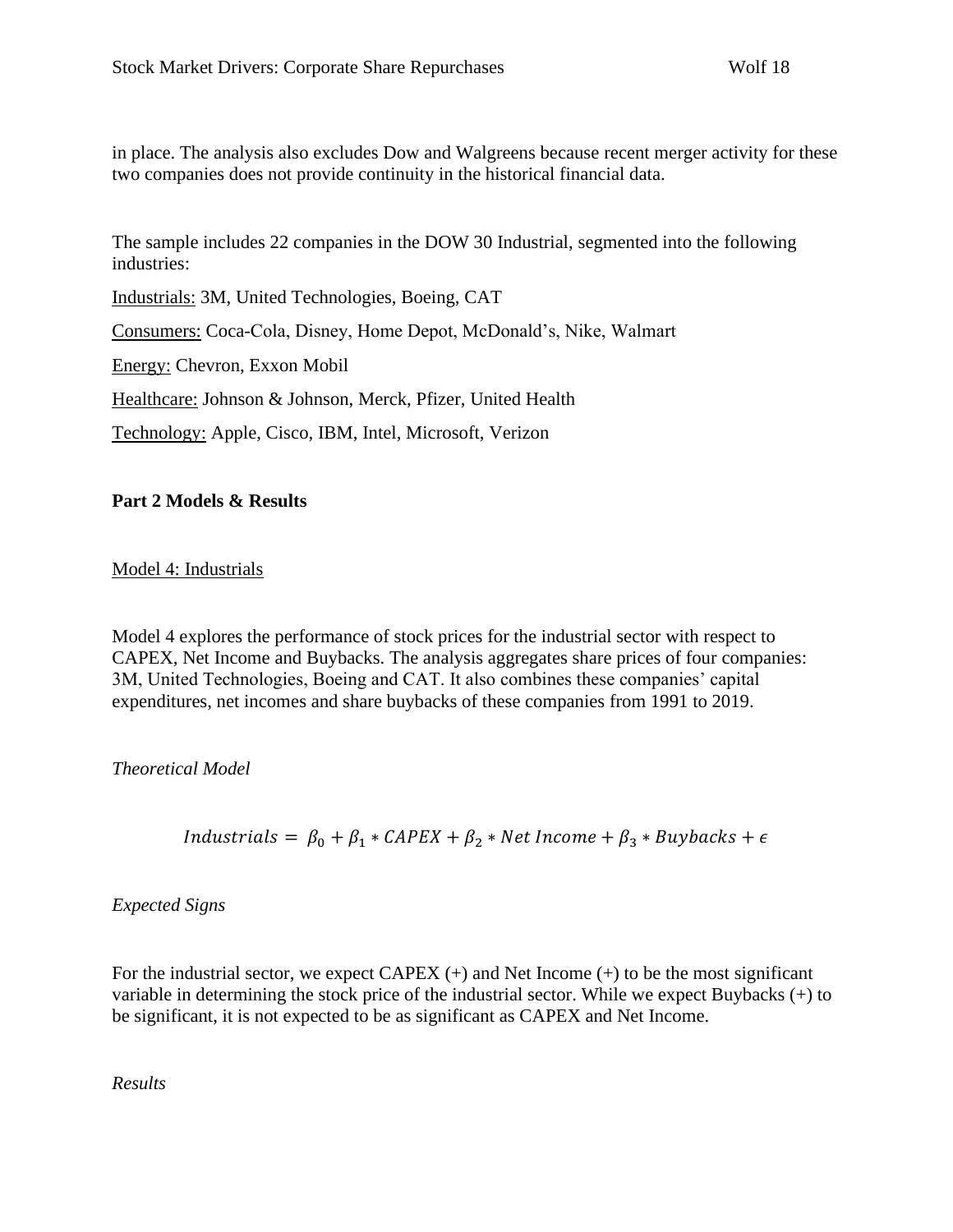| <b>Regression Statistics</b> |          |  |
|------------------------------|----------|--|
| Multiple R                   | 0.9551   |  |
| R Square                     | 0.9122   |  |
| <b>Adjusted R Square</b>     | 0.9016   |  |
| <b>Standard Error</b>        | 826.7419 |  |
| <b>Observations</b>          |          |  |

|              |             | Coefficients Standard Error | t Stat    | P-value |
|--------------|-------------|-----------------------------|-----------|---------|
| Intercept    | $-567.2842$ | 578.2698                    | $-0.9810$ | 0.3360  |
| <b>CAPEX</b> | 0.1845      | 0.1673                      | 1.1029    | 0.2806  |
| Net Income   | 0.0415      | 0.0539                      | 0.7700    | 0.4485  |
| Buybacks     | 0.1148      | 0.0166                      | 6.9192    | 0.0000  |

The results of Model 4 present aggregate data of capital expenditures, net income and buybacks within the Industrials sector of the Dow 30. Overall, the explanatory power of the model is strong with an Adjusted R-squared of 0.9016. All three independent variables have a positive correlation with the industrial sector price index. But only corporate share buybacks (Buybacks) are statistically significant with a t-statistic of 6.9192. Thus, buybacks were a primary and significant driver of stock market returns in the Industrials sector over the past three decades.

## Model 5: Consumer

Model 5 explores the performance of stock prices in the Consumers industry with respect to CAPEX, Net Income and Buybacks. The analysis aggregates share prices of six included companies: Coca-Cola, Disney, Home Depot, McDonald's, Nike and Walmart. It also combines the capital expenditures, net incomes and share buybacks of these companies from 1991 to 2019.

*Theoretical Model*

Consumers =  $\beta_0 + \beta_1 * CAPEX + \beta_2 * Net Income + \beta_3 * Buybacks + \epsilon$ 

## *Expected Signs*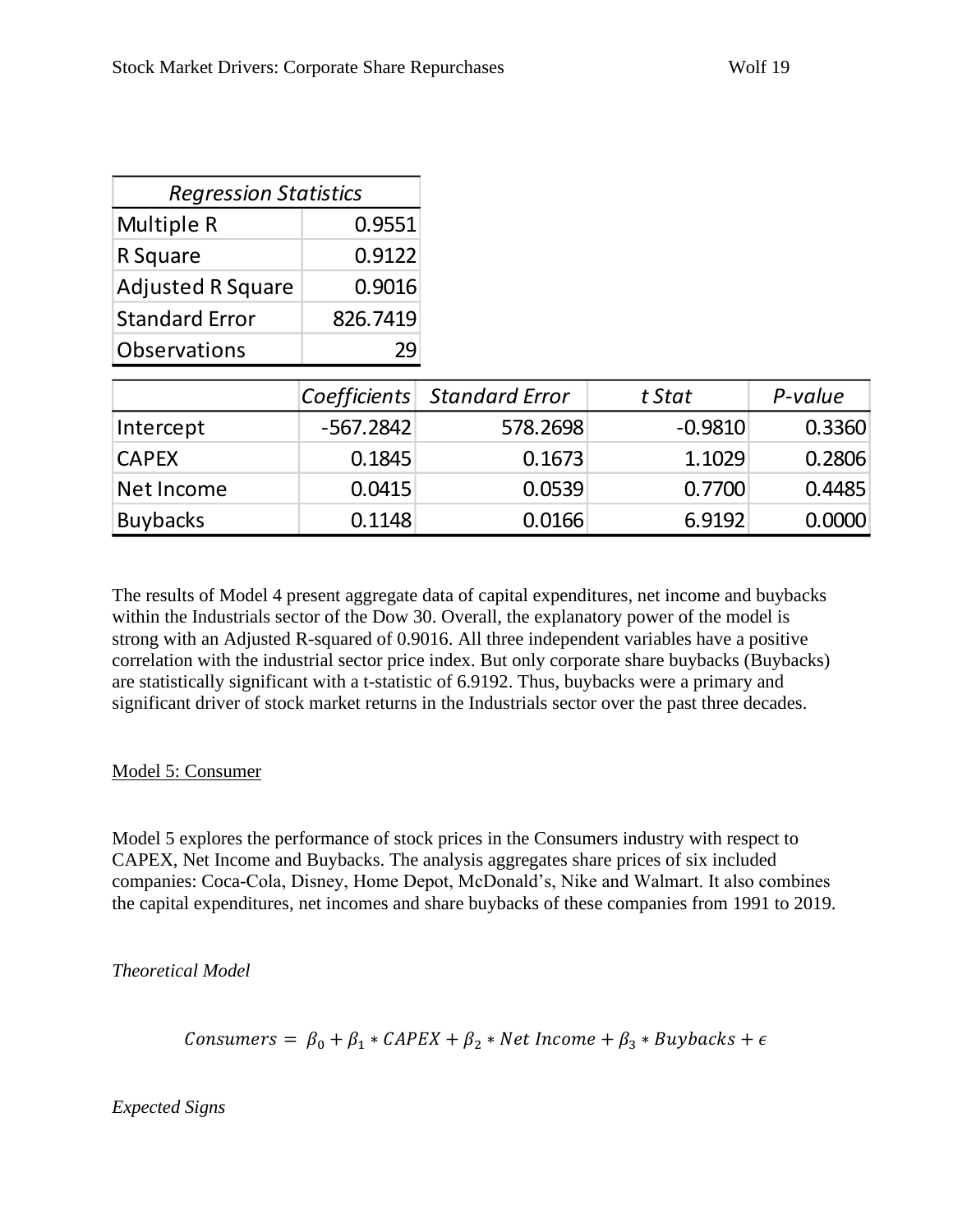For the Consumers industry we expect CAPEX  $(+)$  and Buybacks  $(+)$  to be significant explanatory variables. Because of the cyclical industry, however, we expect Net Income to have a higher significance in determining the industry's overall share price index.

*Results*

| <b>Regression Statistics</b> |           |  |
|------------------------------|-----------|--|
| Multiple R                   | 0.9611    |  |
| R Square                     | 0.9236    |  |
| <b>Adjusted R Square</b>     | 0.9145    |  |
| <b>Standard Error</b>        | 4075.4647 |  |
| Observations<br>29.0000      |           |  |

|                 |           | Coefficients Standard Error | t Stat    | P-value |
|-----------------|-----------|-----------------------------|-----------|---------|
| Intercept       | 2447.6312 | 2308.1725                   | 1.0604    | 0.2991  |
| <b>CAPEX</b>    | $-0.6999$ | 0.2501                      | $-2.7989$ | 0.0097  |
| Net Income      | $-0.1194$ | 0.1942                      | $-0.6150$ | 0.5441  |
| <b>Buybacks</b> | 0.4434    | 0.0558                      | 7.9474    | 0.0000  |

The results of Model 5 presents aggregate data of capital expenditures, net income and buybacks within the Consumer sector of the Dow 30. The explanatory power of the model is strong with an Adjusted R-square of 0.9145. Share buybacks (Buybacks) have a positive correlation with the industry's returns and are statistically significant with a t-statistic of 7.9474. Contrary to our hypothesis, CAPEX is statistically significant, but with a negative coefficient that is counterintuitive. This can be interpreted that CAPEX has a negative impact on share prices.

## Model 6: Energy

Model 6 explores the Energy's industry stock price performance with respect to CAPEX, Net Income, Buybacks, and R&D. The analysis aggregates share prices of two included companies: Chevron and Exxon Mobil. It also combines these companies' capital expenditures, net incomes, share buybacks and research and development of these two companies from 1991 to 2019.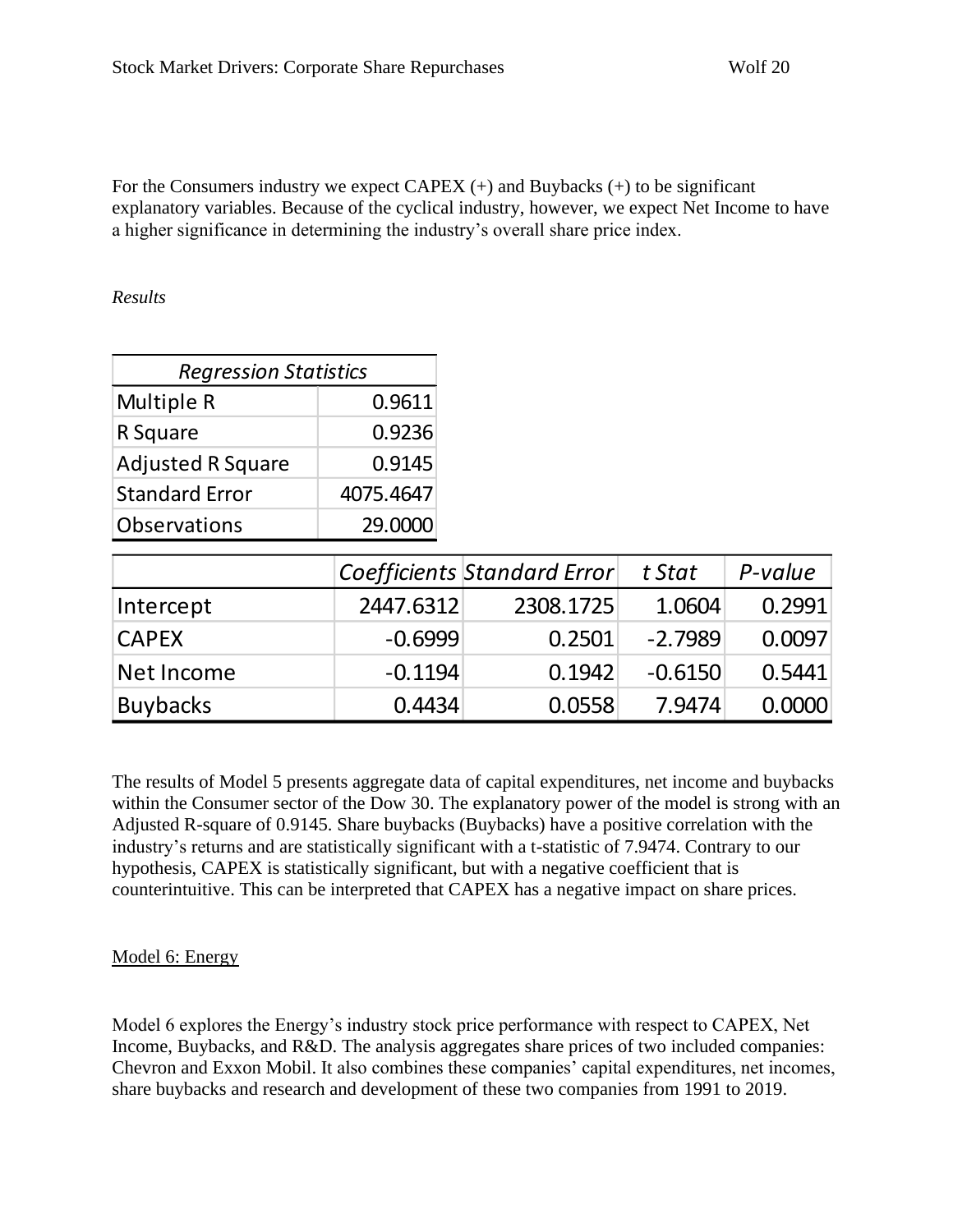*Theoretical Model*

 $Energy = \beta_0 + \beta_1 * CAPEX + \beta_2 * Net Income + \beta_3 * Buybacks + \beta_4 * R&D + \epsilon$ 

## *Expected Signs*

Because of the nature of the Energy sector, we expect that CAPEX  $(+)$  and R&D  $(+)$  would be positively correlated with the price index of the sector. We also expect Net Income (+) and Buybacks (+) to show positive correlations, but to be less significant than what we expect from CAPEX and R&D.

*Results*

| <b>Regression Statistics</b>   |          |  |
|--------------------------------|----------|--|
| Multiple R                     | 0.9586   |  |
| R Square                       | 0.9190   |  |
| <b>Adjusted R Square</b>       | 0.9055   |  |
| <b>Standard Error</b>          | 402.3191 |  |
| <b>Observations</b><br>29.0000 |          |  |

|                 |           | Coefficients   Standard Error | t Stat    | P-value |
|-----------------|-----------|-------------------------------|-----------|---------|
| Intercept       | 205.0756  | 250.8160                      | 0.8176    | 0.4216  |
| <b>CAPEX</b>    | $-0.0167$ | 0.0128                        | $-1.2976$ | 0.2068  |
| Net Income      | 0.0115    | 0.0051                        | 2.2452    | 0.0342  |
| <b>Buybacks</b> | 0.0130    | 0.0019                        | 6.9432    | 0.0000  |
| R&D             | 0.2296    | 0.2196                        | 1.0457    | 0.3061  |

The results of Model 6 show aggregate data of capital expenditures, net income, buybacks and research and development within the Energy sector of the Dow 30. With an Adjusted R-squared of 0.9055, the explanatory power of this model is strong. Three independent variables, Net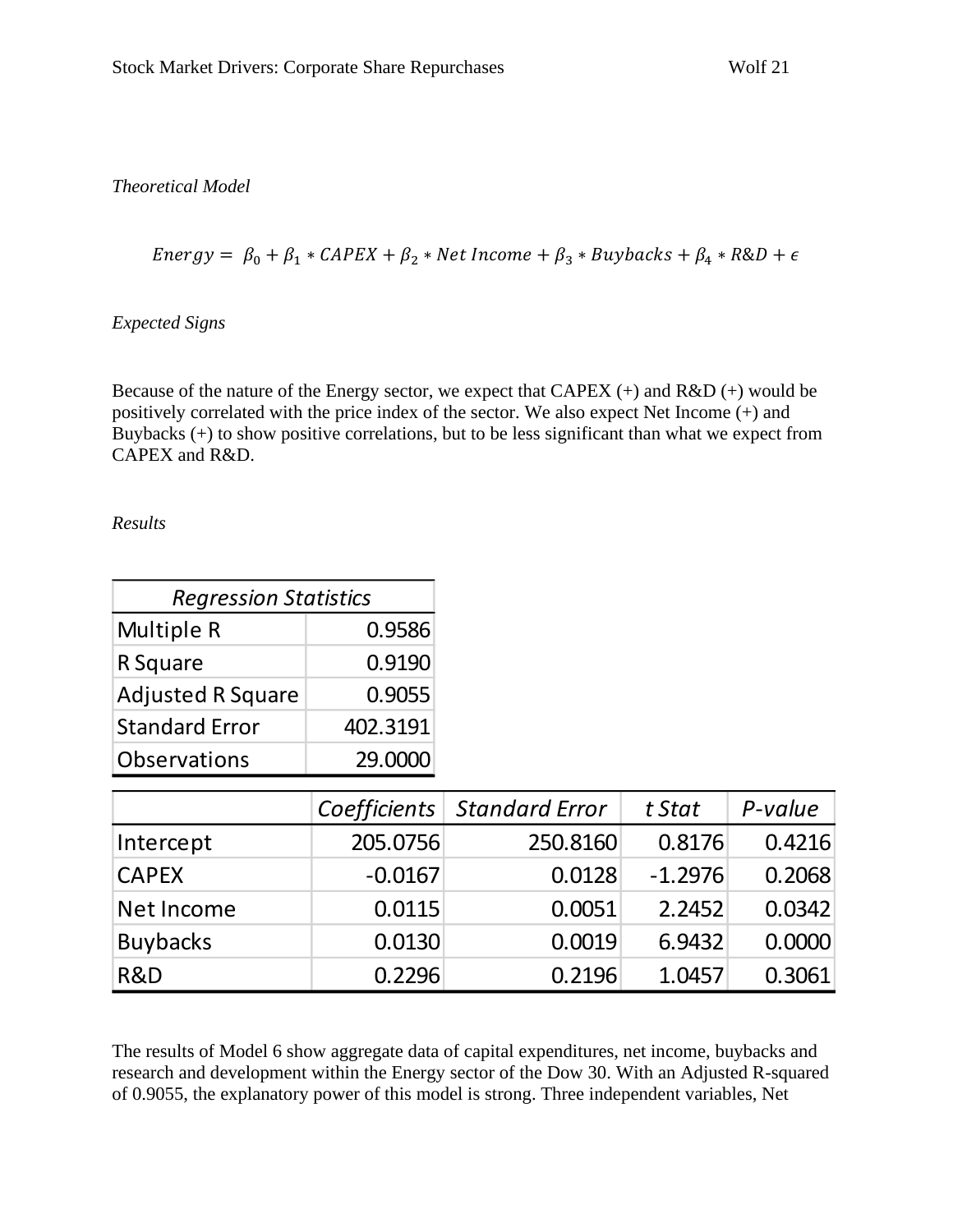Income, Buybacks and R&D, have a positive correlation with the energy sector price index. Only Net Income and Buybacks, however are statistically significant with t-statistics of 2.2452 and 6.9432, respectively. These results indicate that buybacks mostly explain stock price performance in the energy industry. Furthermore, the results support the hypothesis that corporate share repurchase activity have been driving Energy stock prices.

#### Model 7: Healthcare

Model 7 explores the performance of stock prices in the Healthcare industry with respect to CAPEX, Net Income, Buybacks, and R&D. The analysis aggregates share prices of four included companies: Johnson & Johnson, Merck, Pfizer, United Health. It also combines the capital expenditures, net income, share buybacks and research and development of these four companies from 1991 to 2019.

#### *Theoretical Model*

$$
Healthcare = \beta_0 + \beta_1 * CAPEX + \beta_2 * Net Income + \beta_3 * Buybacks + \beta_4 * R&D + \epsilon
$$

*Expected Signs*

We expect all four variables to be positively correlated with the dependent variable, healthcare: that  $R&D (+) CAPEX (+)$ , Net Income  $(+)$ , and Buybacks  $(+)$ . Given the nature of the healthcare industry we expect R&D (+) would be the most significant explanatory variable in the model.

#### *Results*

| <b>Regression Statistics</b> |           |  |
|------------------------------|-----------|--|
| Multiple R                   | 0.9299    |  |
| R Square                     | 0.8647    |  |
| <b>Adjusted R Square</b>     | 0.8421    |  |
| <b>Standard Error</b>        | 1813.8911 |  |
| Observations<br>29.0000      |           |  |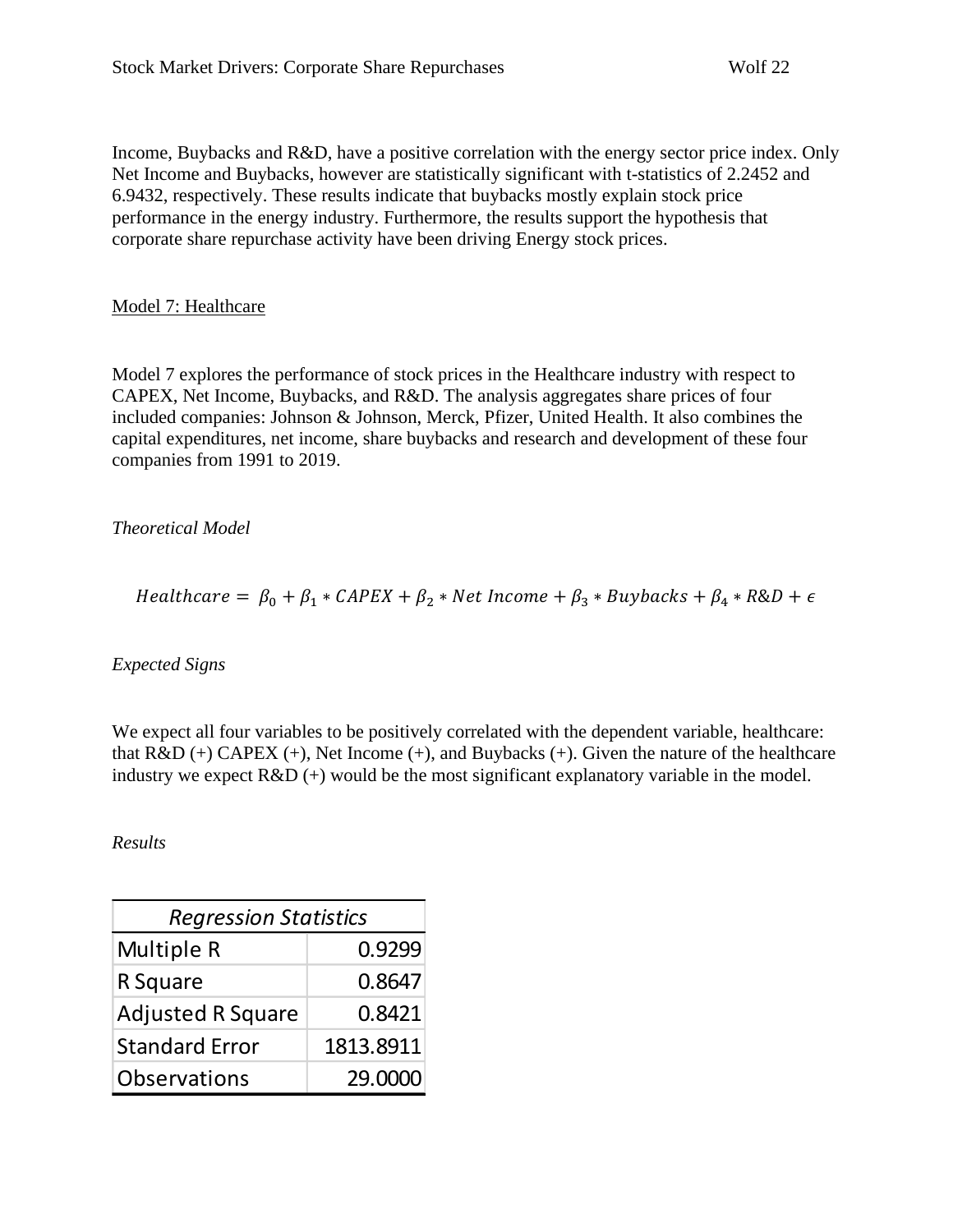|                 |             | Coefficients Standard Error | t Stat    | P-value |
|-----------------|-------------|-----------------------------|-----------|---------|
| Intercept       | $-220.0182$ | 1027.4823                   | $-0.2141$ | 0.8323  |
| <b>CAPEX</b>    | 0.4641      | 0.2154                      | 2.1547    | 0.0414  |
| Net Income      | $-0.1282$   | 0.0751                      | $-1.7066$ | 0.1008  |
| <b>Buybacks</b> | 0.0917      | 0.0242                      | 3.7900    | 0.0009  |
| R&D             | 0.0201      | 0.1210                      | 0.1657    | 0.8698  |

The results of Model 7 presents aggregate data of capital expenditures, net income, buybacks and research and development within the Healthcare sector of the Dow 30. The explanatory power of the model is strong with an Adjusted R-squared of 0.8421. While the independent variables, CAPEX, Buybacks and R&D have a positive correlation with the Healthcare sector price index, only CAPEX and Buybacks are statistically significant, with a t-statistics of 2.1547 and 3.7900, respectively. Notably, R&D is not statistically significant in explaining the stock price performance of the healthcare sector. The negative correlation of Net Income counterintuitive, but the variable is not statistically significant. Overall, Buybacks is the most statistically significant variable in this model, indicating that buyback activity is driving the stock prices of Healthcare companies.

## Model 8: Technology

Model 8 examines the Technology's industry stock price performance with respect to CAPEX, Net Income, Buybacks, and R&D. The analysis aggregates share prices of five included companies: Apple, Cisco, IBM, Intel, Microsoft. It also combines capital expenditures, net incomes, share buybacks and research and development in the five companies from 1991 to 2019.

## *Theoretical Model*

$$
Technology = \beta_0 + \beta_1 * CAPEX + \beta_2 * Net Income + \beta_3 * Buybacks + \beta_4 * R&D + \epsilon
$$

## *Expected Signs*

All four independent variables are expected to show a positive correlation with the independent variable, technology: CAPEX (+), Net Income (+), Buybacks (+), and R&D (+). We expect,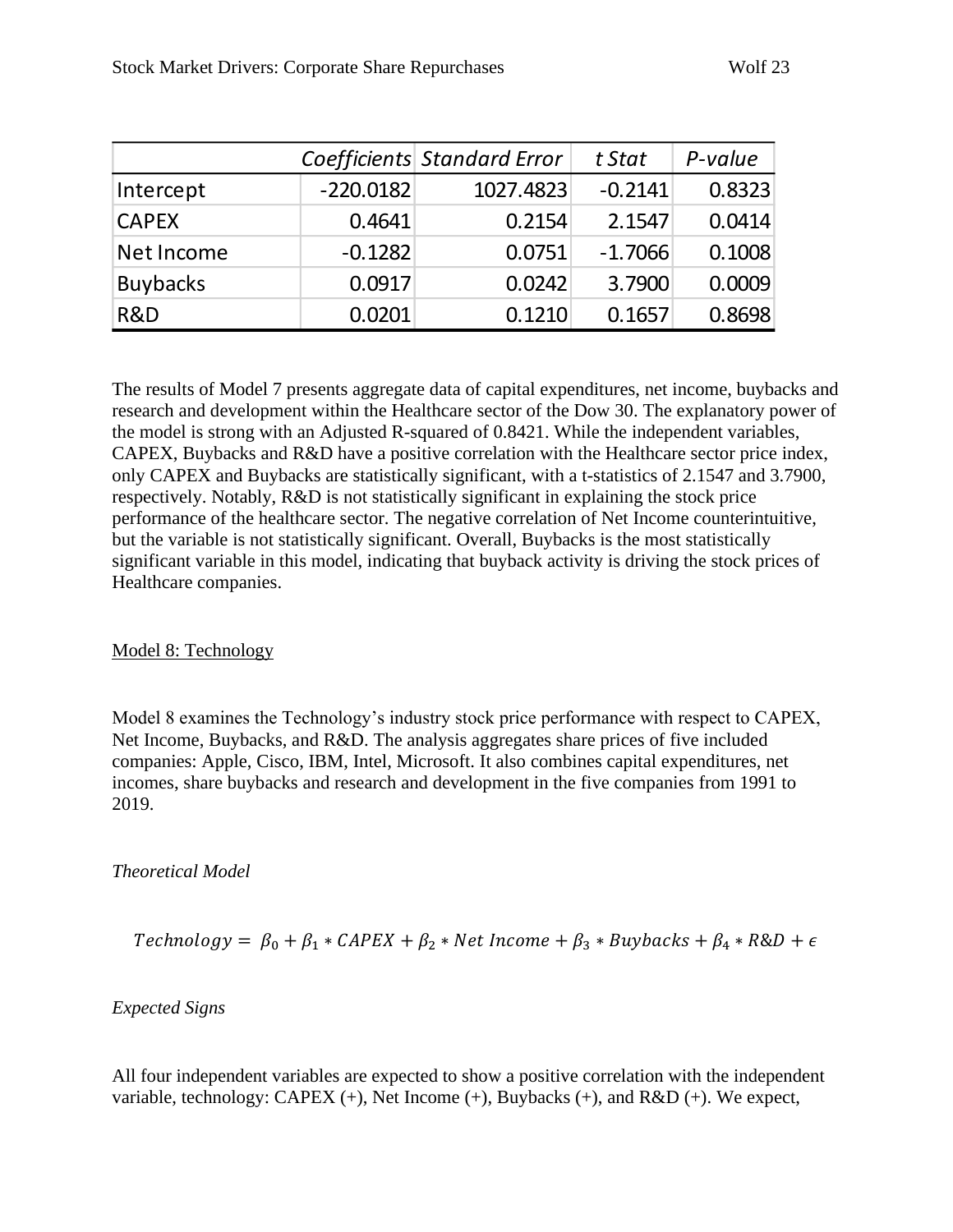however, that  $R&D (+)$  and Buybacks  $(+)$  would be the more significant variables in the model because of the low intensity in fixed capital and continued innovation throughout the industry. We expect that CAPEX  $(+)$  and Net Income  $(+)$  would have positive correlations, but less explanatory than R&D and Buybacks.

#### *Results*

| <b>Regression Statistics</b> |           |  |  |  |
|------------------------------|-----------|--|--|--|
| Multiple R                   | 0.8744    |  |  |  |
| R Square                     | 0.7646    |  |  |  |
| <b>Adjusted R Square</b>     | 0.7253    |  |  |  |
| <b>Standard Error</b>        | 1736.8980 |  |  |  |
| <b>Observations</b>          | 29.0000   |  |  |  |

|                 |              | Coefficients Standard Error | t Stat    | P-value |
|-----------------|--------------|-----------------------------|-----------|---------|
| Intercept       | $-1390.1246$ | 1606.8437                   | $-0.8651$ | 0.3955  |
| <b>CAPEX</b>    | $-0.0069$    | 0.1043                      | $-0.0659$ | 0.9480  |
| Net Income      | $-0.0116$    | 0.0347                      | $-0.3333$ | 0.7418  |
| <b>Buybacks</b> | $-0.0066$    | 0.0268                      | $-0.2467$ | 0.8072  |
| R&D             | 0.2684       | 0.2213                      | 1.2131    | 0.2369  |

The results of Model 8 show aggregate data of capital expenditures, net income, buybacks and research and development within the Technology sector of the Dow 30. The explanatory power of the model is strong with an Adjusted R-squared of 0.7253. Except for R&D, the independent variables have a negative correlation with the price index of the technology sector. On the other hand, none of these variables are statistically significant in determining technology share prices.

## **Summary of Results**

The results of these various models support the hypothesis that corporate share buyback activity over the past three decades has driven stock prices within the broader market and many of its underlying sectors. Moreover, some areas of the market are not exhibiting the same association between corporate share buyback activity and stock prices.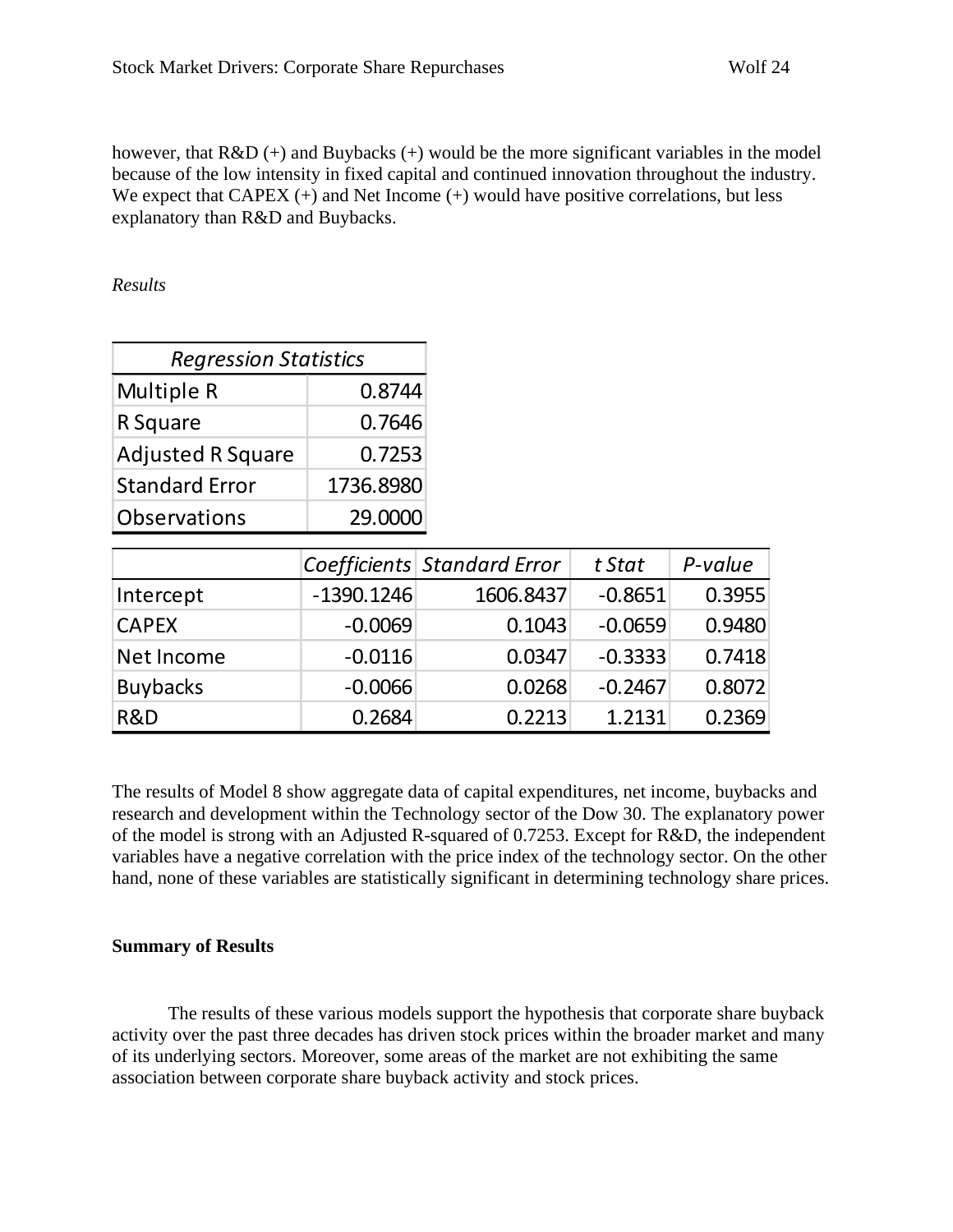The results in each part of this analysis, however, have limitations that merit discussion. In the first part of modeling, data availability for all years is lacking. While buybacks data goes back to 1998, the domestic equity net mutual fund and ETF flows data only goes back to 2010. In Model 1, the combination of fund flows and buybacks only goes back to 2010. This relatively limited time frame could lead to an incorrect conclusion of correlation and significance between the independent and dependent variables.

In part 2, there are also some limitations in several parts. This analysis contains some of the largest U.S. companies found in the Dow Jones Industrial Average. If this analysis were to include a broader range of companies such as those found in the S&P 500 Index, then sample size would be larger and it is possible that the results could be different. In Models 4 (Industrials) and 5 (Consumers), we also exclude research and development (R&D). Most companies in these sectors do not list R&D as an expense of their Income Statement. An examination of the separate models for each industry may show skewed results for the Energy, Healthcare and Technology sectors. In adding another independent variable, the remaining variables' relationships may have different relationships.

We focus on large transnational companies because our research finds evidence that these companies are strong indicators for the U.S. stock market's returns. If our analysis had included small-cap U.S. companies, where share buybacks are less prevalent, then the results could be different and we would draw different conclusions.

#### **V. CONCLUSION**

The recent increase in corporate share buyback activity has been influential in stock market performance. Evidence from the literature suggests that such traditional financial indicators as domestic equity net fund flows, are positively correlated with stock market returns. The empirical evidence in this paper, however, vindicates that not only are corporate share repurchases statistically significant in explaining S&P 500 returns, but also that domestic equity fund flows no longer have a positive relationship.

The empirical models in Part I of the analysis find that domestic equity fund flows are not statistically significant in determining S&P 500 returns. Prior to 2000, the literature did find evidence for this relationship. The recent prominence is share repurchases, however, questions the relationship between domestic equity fund flows and S&P 500 stock performance. Empirical evidence in Part I finds that corporate share buybacks are statistically significant in explaining S&P 500 returns.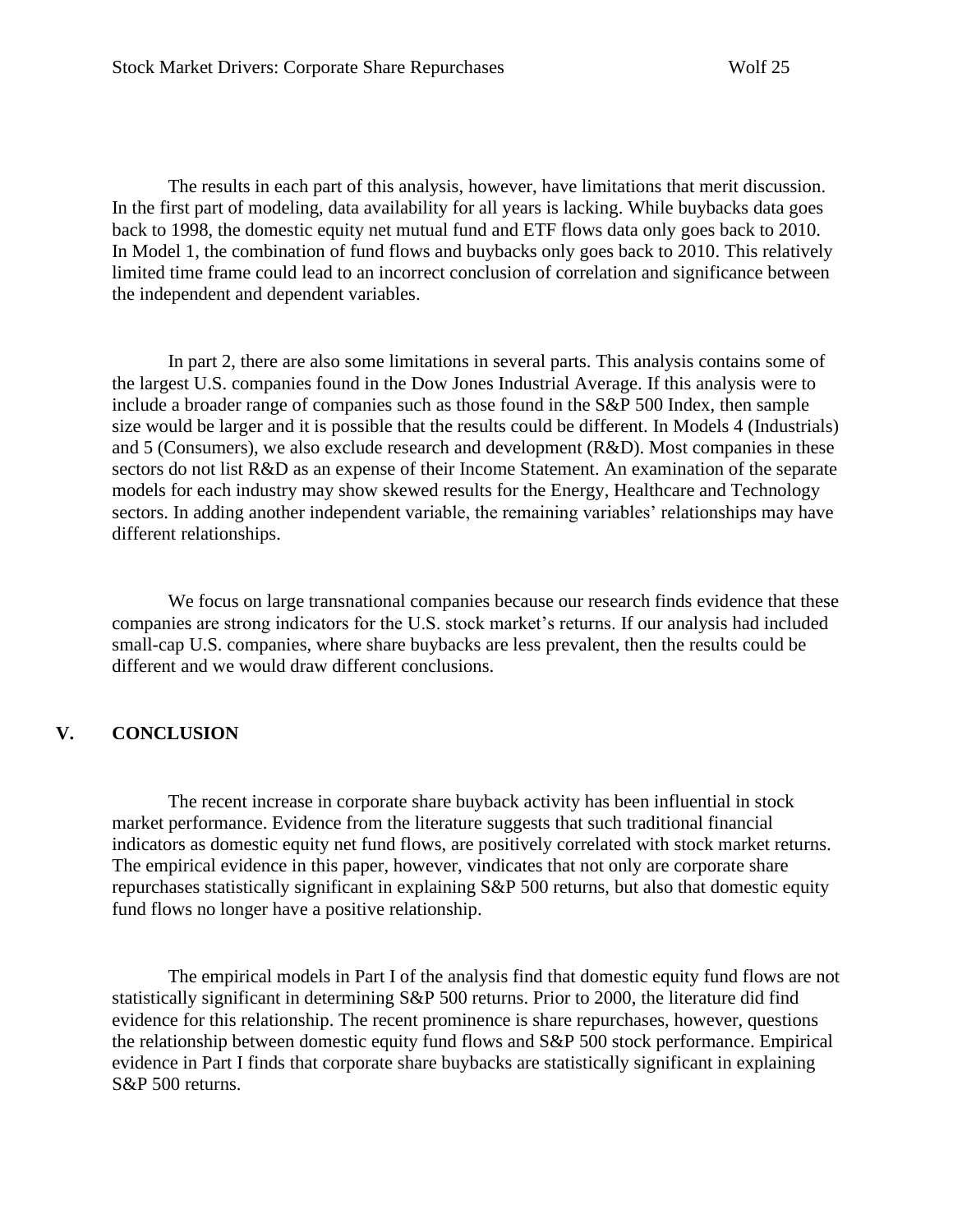The empirical model in Part II of the analysis use aggregated data from five major industries to find relationships between share price indices and capital allocations. Four of the models—Industrials, Consumers, Energy, Healthcare industries—confirm a positive relationship and statistically significant relationship between buyback activity and the share price index in these industries. For Industrials and Consumers industries, share buybacks are more indicative of stock returns than net income and capital expenditures. Buybacks are more suggesting than net income, capital expenditures, and research and development in Energy and Healthcare industries. Net income, capital expenditures and research and development are traditional indicators in explaining corporate earnings and stock prices. Evidence from this empirical model in this paper, however, confirm the significance of share buybacks in industry index returns.

Although corporate share buybacks have a fundamental purpose in increasing the price undervalued stocks, major corporations have increased share buyback plans to record levels in the past decade. With evidence that these buyback plans explain S&P 500 market returns, should the SEC impose share buyback plan limitations on corporations?

In light of the recent federal bailouts for the airlines industry, airline companies may not have required federal stimulus if the SEC had imposed buyback plan restrictions. Although no one expected the COVID-19 pandemic, companies should be responsible in adapting to a contraction in economic activity, and possibly, a recession. Instead of being more responsible, major corporations are relying on taxpayer money to save their own entity from bankruptcy. A change in policy is the necessary solution.

The SEC should consider taking an aggressive approach in changing corporate share repurchase policy. Companies partaking in corporate share buyback activity would have limitations placed on the number of shares that could be repurchased. The SEC should also consider restricting companies from open market repurchases, where shares are being bought at overvalued prices. Penalties imposed on corporations to repurchase shares will then incentivize companies to allocate free cash flow towards capital expenditures, research and development and employee wages. With evidence that corporate share buyback activity is explaining stock market returns, disincentives will help limit this relationship. Stock market returns can revert to the traditional explanation of being driven by such fundamental indicators as domestic equity fund flows. A return to business fundamentals will provide a more natural stock market and limit federal bailouts that use taxpayer money.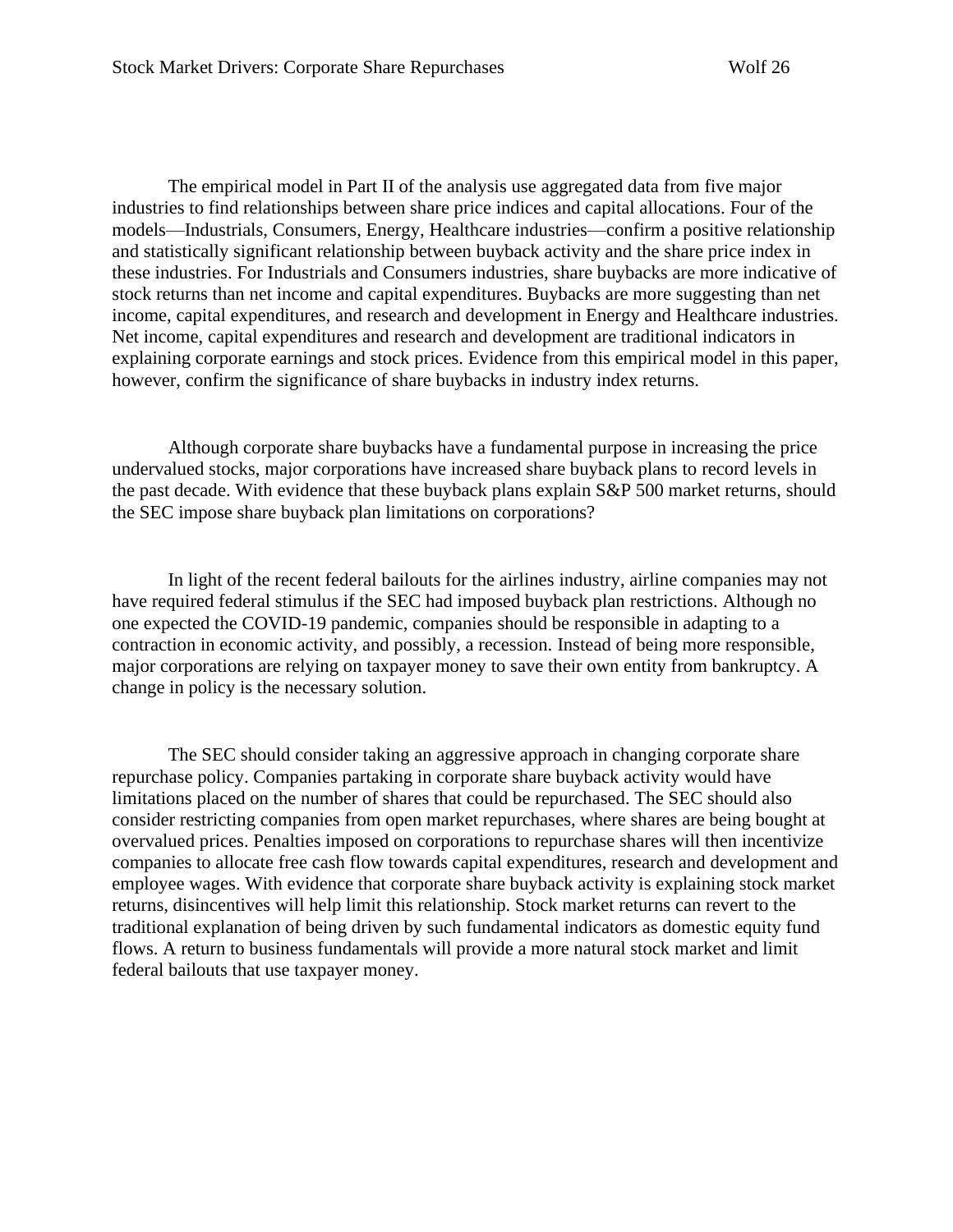## **REFERENCES**

- Alsin, A. (2017, February 28). The Ugly Truth Behind Stock Buybacks. *Forbes*. Retrieved from https://www.forbes.com/sites/aalsin/2017/02/28/shareholders-should-be-required-to-voteon-stock-buybacks/#3e195b006b1e
- Baldwin, T. (2018). *Reward Work Not Wealth.* Office of Senator Tammy Baldwin.
- Chen, S.-S., Chen, Y.-S., & Wang, Y. (2015). Does Labor Power Affect the Likelihood of a Share Repurchase. *Financial Management*, 623-653. Retrieved from https://www.jstor.org/stable/24736509?Search=yes&resultItemClick=true&searchText=s hare&searchText=buyback&searchText=benefit&searchUri=%2Faction%2FdoBasicSear ch%3FQuery%3Dshare%2Bbuyback%2Bbenefit%26amp%3Bacc%3Don%26amp%3Bw c%3Don%26amp%3Bfc%3Doff%26amp%3B
- Constable, S. (2020, April 8). *How COVID-19 Killed The Stock Buyback Program*. Retrieved from Forbes: https://www.forbes.com/sites/simonconstable/2020/04/08/how-covid-19 killed-the-stock-buyback-program/#7c80080d2715
- Cox, J. (2017, April 26). *The last time companies got a break on overseas profits, it didn't work out well*. Retrieved from CNBC.com: https://www.cnbc.com/2017/04/26/what-happenedthe-last-time-companies-got-a-break-on-overseas-profits.html
- Denning, S. (2018, July 8). U.S. Senators Challenge the S.E.C. on Share Buybacks. *Forbes*. Retrieved from https://www.forbes.com/sites/stevedenning/2018/07/08/u-s-senatorschallenge-the-s-e-c-on-share-buybacks/#4a4ab23338f8
- Foroohar, R. (2016). *Makers and Takers: How Wall Street Destroyed Main Street.* New York: Crown Publishing Group.
- Gelles, D., & Yaffe-Bellany, D. (2019, April 19). *Shareholder Value Is No Longer Everything, Top C.E.O.s Say*. Retrieved from New York Times: https://www.nytimes.com/2019/08/19/business/business-roundtable-ceoscorporations.html
- Goetzmann, W. N., & Massa, M. (1999, March). Index Funds And Stock Market Growth. *National Bureau of Economic Research*. Retrieved from http://www.nber.org/papers/w/7033
- Icahn, C. (2015). *Carl Icahn Issues Open Letter to Tim Cook.* Icahn Capital LP. Retrieved from https://carlicahn.com/carl-icahn-issues-open-letter-to-tim-cook/
- Jilani, Z. (2017, April 27). *BUSH ALREADY TRIED TRUMP'S PROPOSED CORPORATE TAX HOLIDAY AND IT WAS A TOTAL FAILURE*. Retrieved from The Intercept: https://theintercept.com/2017/04/27/bush-already-tried-trumps-proposed-corporate-taxholiday-and-it-was-a-total-failure/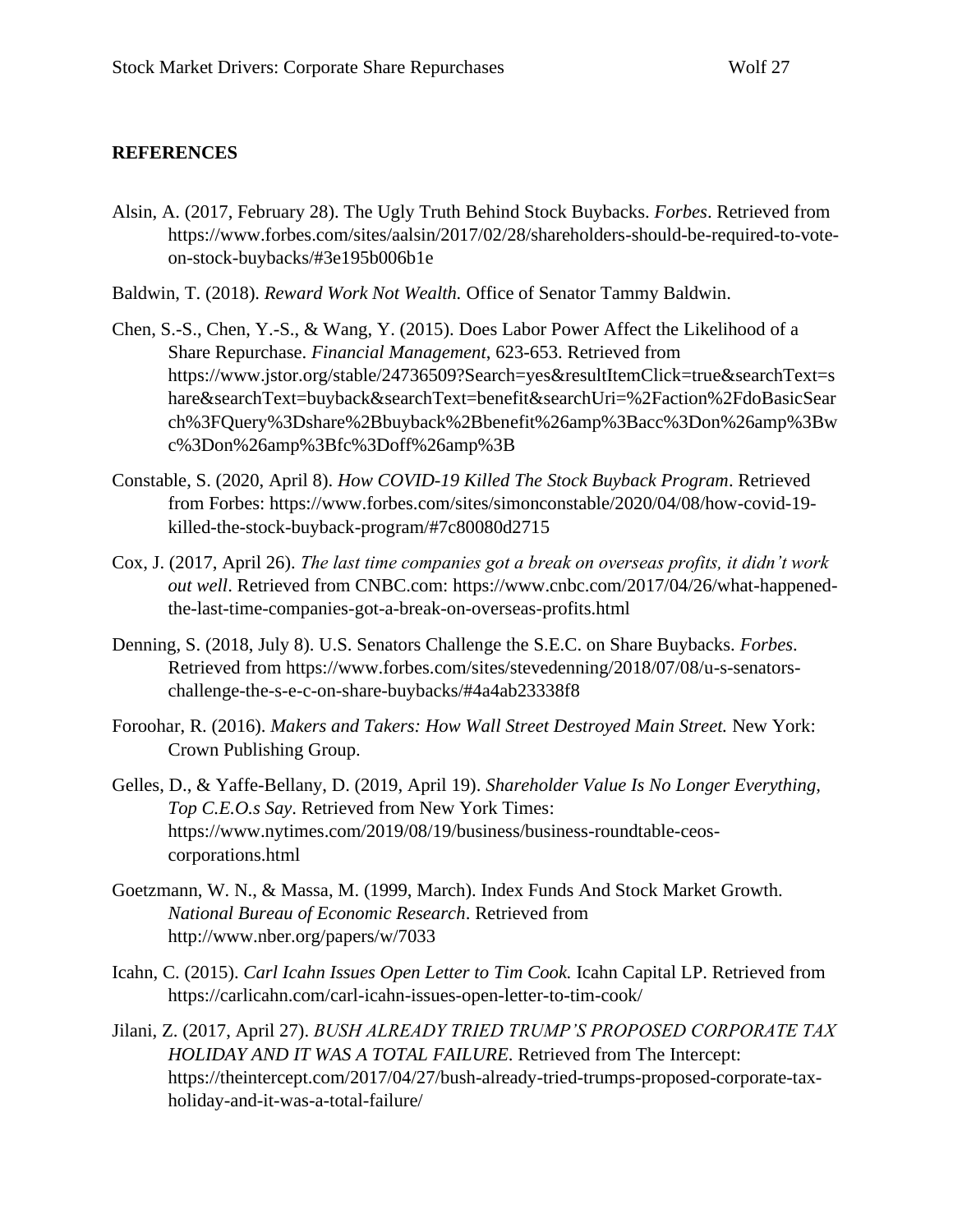- Kochkodin, B. (2020, March 16). *U.S. Airlines Spent 96% of Free Cash Flow on Buybacks*. Retrieved from Bloomberg: https://www.bloomberg.com/news/articles/2020-03-16/u-sairlines-spent-96-of-free-cash-flow-on-buybacks-chart
- Lazonick, W. (2014). Profits Without Prosperity: How Stock Buybacks Manipulate the Market and Leave Most Americans Worse Off. *Annual Conference of the Institute for New Economic Thinking* (p. 18). Toronto: The Academic-Indsutry Research Network / University of Massachusetts Lowell.
- Levin, C., & Coburn, T. (2011). *Repatriating Offshore Funds: 2004 Tax Windfall for Select Multinationals.* Washington D.C.: Permanent Subcommittee on Investigations, United States Senate.
- O'Shea, P., & Worrall, J. (2005). *Beating the S&P with Dividends: How to Build a Superior Portfolio of Dividend Yielding Stocks.* Wiley.
- Rappeport, A., & Chokshi, N. (2020, April 14). *Crippled Airline Industry to Get \$25 Billion Bailout, Part of It as Loans*. Retrieved from The New York Times: https://www.nytimes.com/2020/04/14/business/coronavirus-airlines-bailout-treasurydepartment.html
- Securities and Exchange Commission. (2003). *Purchases of Certain Equity Securities by the Issuer and Others.* Washington D.C. Retrieved from https://www.sec.gov/rules/final/33- 8335.htm
- Slemrod, J. (2018). Is This Tax Reform, or Just Confusion? *The Journal of Economic Perspectives, 32*, 73-96. Retrieved from https://www.jstor.org/stable/26513497?Search=yes&resultItemClick=true&searchText=t ax&searchText=cuts&searchText=jobs&searchText=act&searchUri=%2Faction%2FdoB asicSearch%3FQuery%3Dtax%2Bcuts%2Bjobs%2Bact&ab\_segments=0%2Fbasic\_SYC -4222%2Fcontrol&refreqid=sea
- Sloan, A. (2020, April 6). *U.S. airlines want a \$50 billion bailout. They spent \$45 billion buying back their stock.* Retrieved from The Washington Post: https://www.washingtonpost.com/business/2020/04/06/bailout-coronavirusairlines/#comments-wrapper
- Stevens, P. (2019, October 1). Goldman warns that buybacks are 'plummeting', ending a big source of buying power for the market. *CNBC*. Retrieved from https://www.cnbc.com/2019/10/21/goldman-warns-buybacks-are-plummeting.html
- Stewart, E. (2018, March 22). *Corporate stock buybacks are booming, thanks to the Republican tax cuts*. Retrieved from Vox.com: https://www.vox.com/policy-andpolitics/2018/3/22/17144870/stock-buybacks-republican-tax-cuts